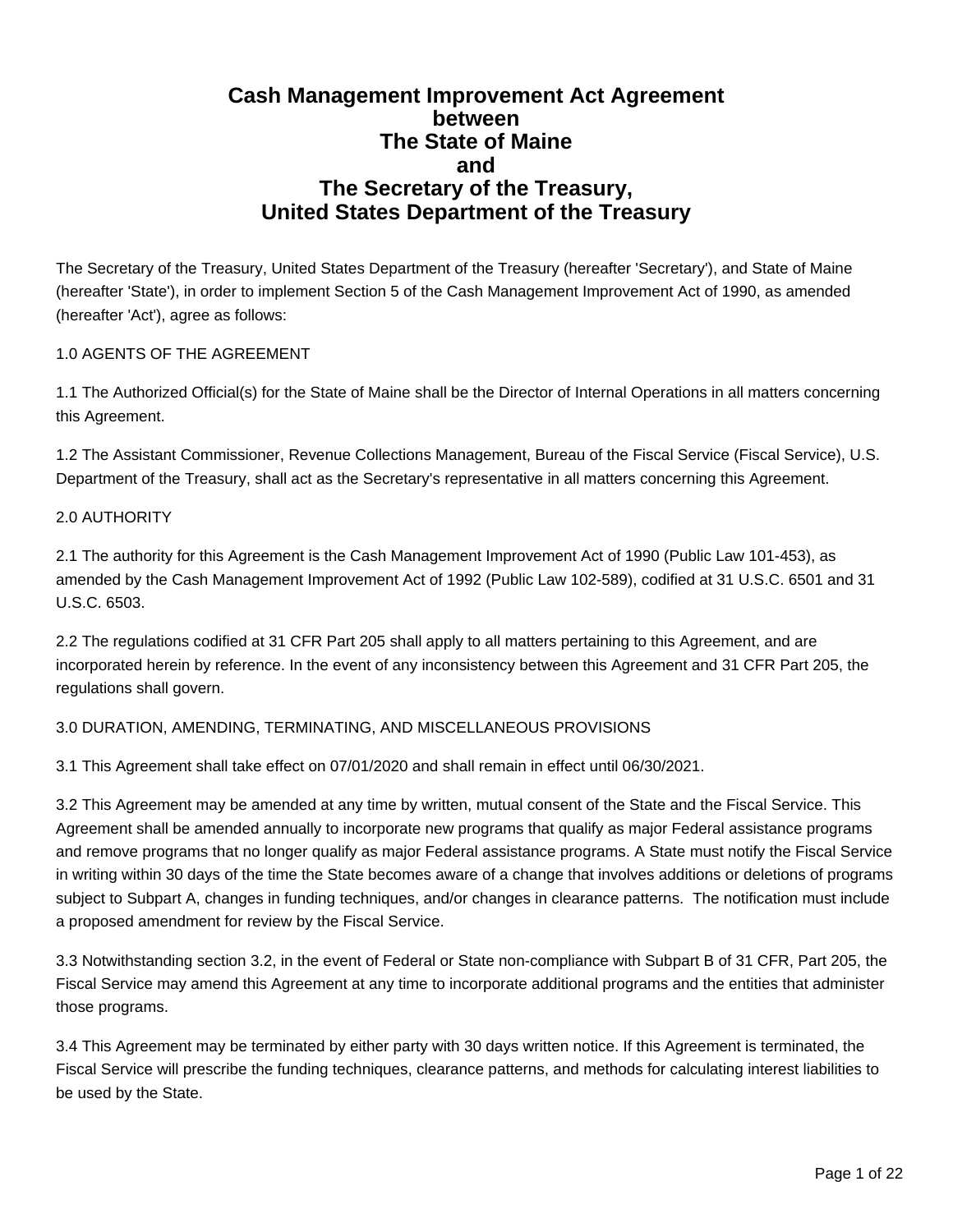#### 4.0 PROGRAMS COVERED

4.1 The State's threshold and its major Federal assistance programs shall be determined based on the Schedule of Expenditures of Federal Awards for fiscal year ending 06/30/2019.

All major Federal assistance programs shall be covered by this Agreement, unless otherwise specified in section 4.4 of this Agreement.

4.2 The State's threshold for major Federal assistance programs is \$19,194,895.

The following programs meet or exceed the threshold and are not excluded in Section 4.4:

10.551 Supplemental Nutrition Assistance Program 10.555 National School Lunch Program 12.401 National Guard Military Operations and Maintenance (O&M) Projects 17.225F Unemployment Insurance -- Federal Benefit Account and Administrative Costs 17.225S Unemployment Insurance -- State Benefit Account 20.205 Highway Planning and Construction 84.010 Title I Grants to Local Educational Agencies 84.027 Special Education -- Grants to States 93.558 Temporary Assistance for Needy Families 93.563 Child Support Enforcement 93.575 Child Care and Development Block Grant 93.658 Foster Care -- Title IV-E 93.659 Adoption Assistance 93.767 Children's Health Insurance Program 93.778 Medical Assistance Program

4.3 The following programs fall below the State's threshold but have been required to be covered by Fiscal Service in accordance with the non-compliance provisions of Subpart B of 31 CFR Part 205:

There are currently no programs listed for Section 4.3.

4.4 The following programs exceed the State's threshold but have been excluded from coverage for the reason indicated:

There are currently no programs listed for Section 4.4.

#### 5.0 ENTITIES COVERED

5.1 State agencies and instrumentalities that meet the definition of a State per 31 CFR Part 205, shall be subject to the terms of this Agreement. The following is a list of such entities that administer funds under the programs listed in Section 4.0 of this Agreement:

Department of Defense, Veterans and Emergency Management Department of Education Department of Health and Human Services Department of Labor Department of Transportation

5.2 Entities that meet the definition of a Fiscal Agent per 31 CFR Part 205 shall be subject to the terms of this Agreement. The following is a list of Fiscal Agents that administer funds under the programs listed in the Section 4.0 of this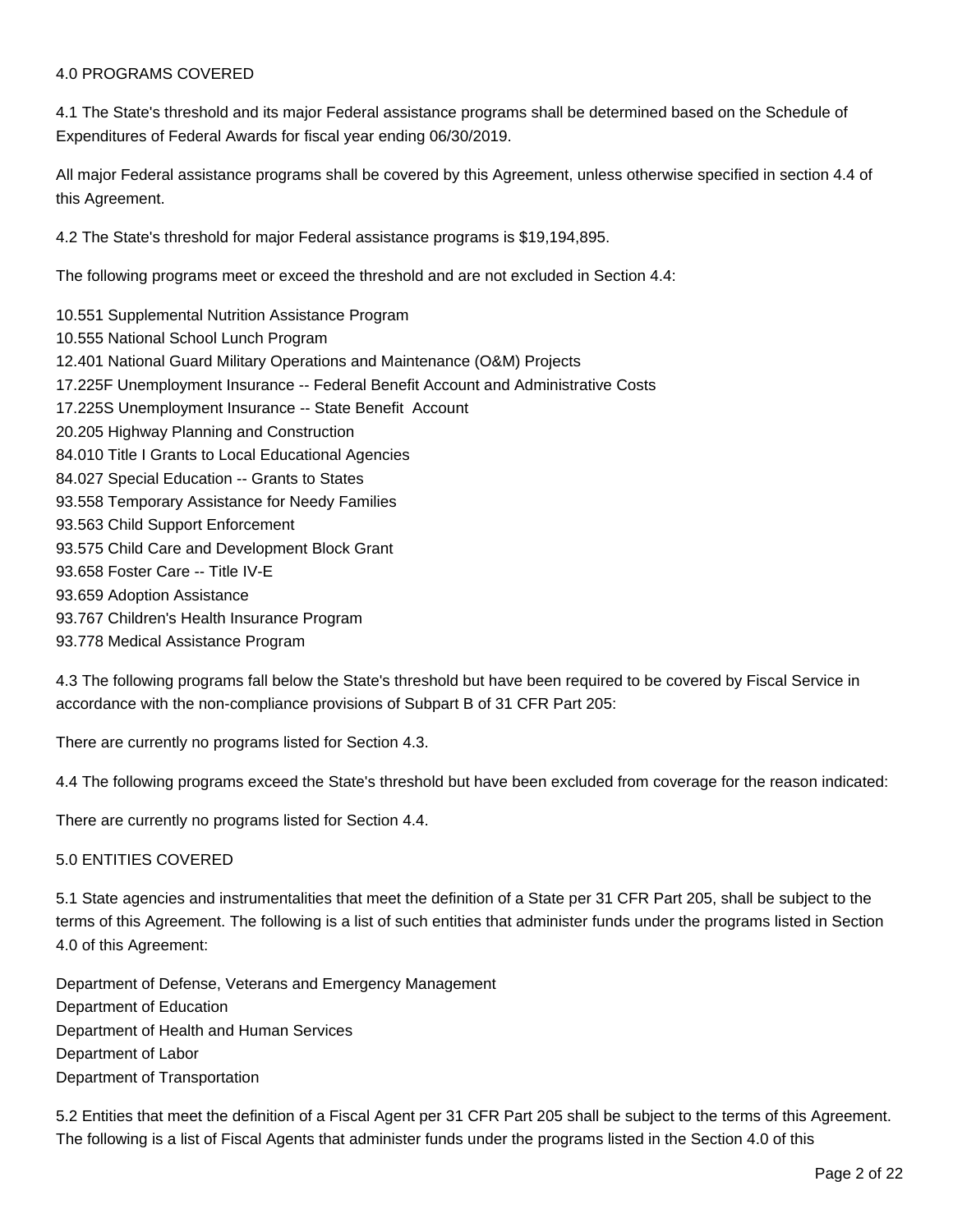# Agreement:

Conduent Inc. 10.551 Supplemental Nutrition Assistance Program Conduent Inc. 93.558 Temporary Assistance for Needy Families

# 6.0 FUNDING TECHNIQUES

# 6.1 General Terms

6.1.1 The State shall request Federal funds in accordance with the appropriate cut-off times shown in Exhibit I to ensure funds will be received and credited to a State account by the times specified in the funding techniques. Exhibit I is incorporated by reference herein.

6.1.2 The State shall schedule the receipt of Federal funds such that the funds are received and credited to a State account in accordance with the clearance patterns specified in Exhibit II - List of State Clearance Patterns. Exhibit II is incorporated by reference herein.

6.1.3 In instances where the receipt of funds is scheduled for a Saturday, the State shall request funds for deposit on Friday. In instances where the receipt of funds is scheduled for a Sunday, the State shall request funds for deposit on Monday. In instances where the receipt of Federal funds is scheduled for deposit on a day when the State is not open for business, the State shall request funds for deposit the day following the scheduled day; in instances where the receipt of Federal funds is scheduled for deposit on a day when the Federal Government is not open for business, the State shall request funds for deposit the day prior to the scheduled day.

# 6.1.4 Estimates and Reconciliation of Estimates:

Where estimated expenditures are used to determine the amount of the drawdown, the State will indicate in the terms of the State unique funding technique how the estimated amount is determined and when and how the State will reconcile the difference between the estimate and the State's actual expenditures.

# 6.1.5 Supplemental Funding:

Unless otherwise defined by program rules, Supplemental Funding is the award of additional funds to provide for an increase in costs due to unforeseen circumstances.

The State will comply with all Federal program agency policies and procedures for requesting supplemental grant funding.

The State will comply with the following guidelines when requesting supplemental funding for the Medical Assistance Program and associated administrative payments (CFDA 93.778):

The State must submit a revised Medicaid Program Budget Report (CMS-37) to request supplemental funding. The CMS guidelines and instructions for completing the CMS-37 are provided in Section 2600F of the State Medicaid Manual (SMM). The CMS/CO must receive the revised Form CMS-37 through the Medicaid Budget Expenditure System/Children's Budget Expenditure System (MBES/CBES) no later than 10 calendar days before the end of the quarter for which the supplemental grant award is being requested.

Additional guidance on this policy is available from the respective CMS Regional Office, U.S. Department of Health & Human Services.

The State will comply with the following guidelines when requesting supplemental funding for TANF (CFDA 93.558), CCDF (CFDA 93.575), CSE (93.563), and the FC/AA (CFDA 93.658 and CFDA 93.659) programs administered by the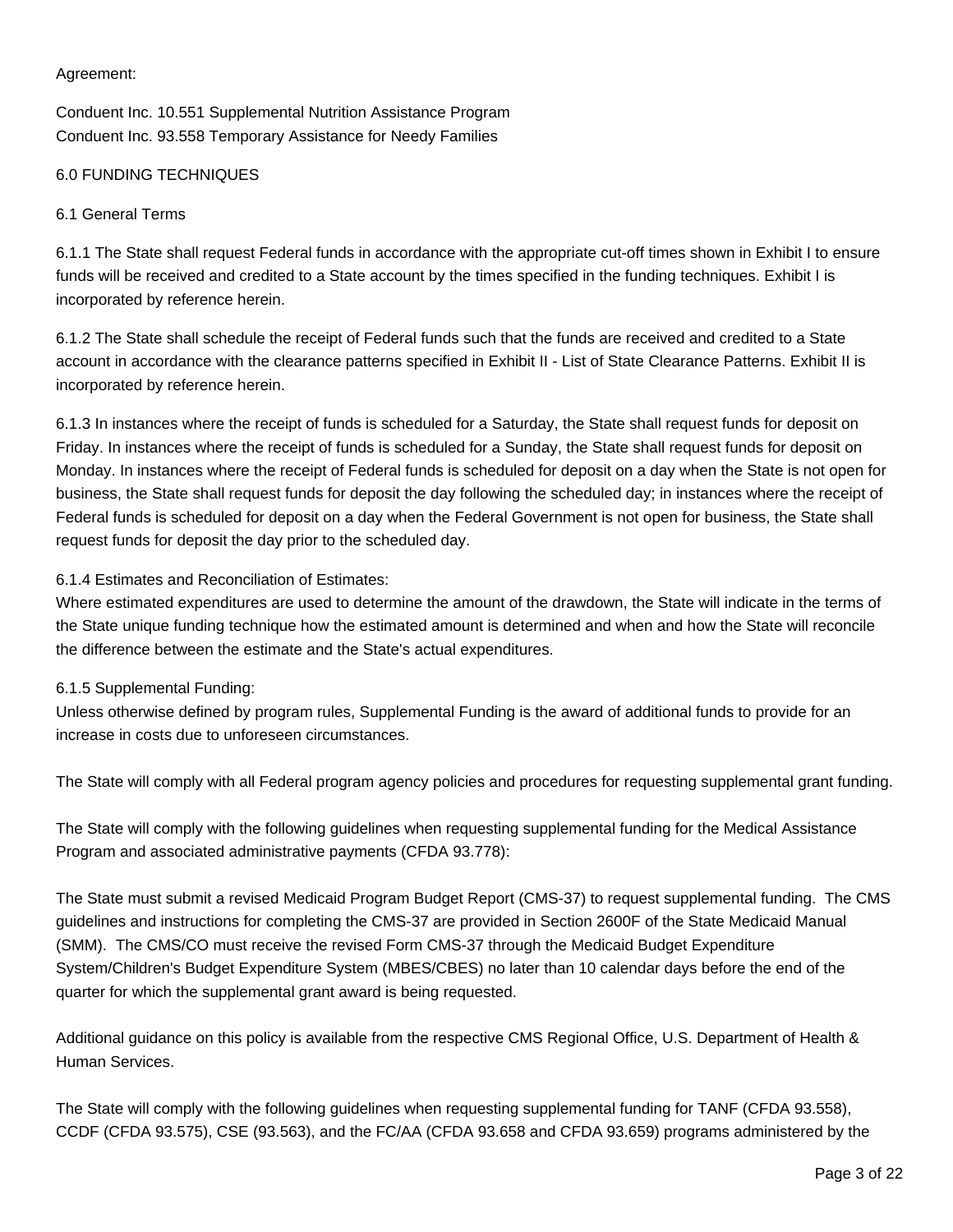U.S. Department of Human Services, Administration for Children and Families (HHS/ACF):

# a. Timing of the Request

A State should initiate its request for supplemental funding during a quarter as soon as it becomes aware of the fact that a shortfall does/will exist. For the TANF and CCDF grants, supplemental funding requests (estimates) may be submitted by a State, for consideration by ACF, up through and including the 15th day of the third month of the first, second or third quarter of any fiscal year. Since TANF and CCDF are block grant programs, all unawarded portions of the annual allotment will automatically be issued at the beginning of the fourth quarter. Therefore, supplemental funding requests will not be available during the fourth quarter for these programs. For the CSE and FC/AA programs, supplemental funding requests may be submitted by a state, for consideration by ACF, up through and including the 15th day of the third month of any quarter of a fiscal year.

# b. Justification for the Request

The request for a supplemental funding for any of the above mentioned programs should contain a justification clearly documenting the need for the additional funding authority during the current quarter. This documentation should be in the form of State accounting records or similar documents that will show the actual expenditures through the most recent month for which such data are available, as well as the State's most accurate projection of its anticipated expenditures during the remaining month(s) of the quarter. For either the TANF or the CCDF program, the State's justification should also include an explanation of the activities requiring the obligation and/or expenditure of amounts that exceed the normal quarterly grant award restrictions and why these activities could not have been delayed until the next quarter.

# c. Form Submittal

Supplemental funding requests should be made by completing the appropriate ACF quarterly report of expenditures and estimates applicable to the particular program for which the grant award request is being made.

# d. Approval Process

Upon receipt of the state's request for additional funding authority for a quarter, the ACF Regional Office will promptly review the supporting documentation. If the request is properly justified, so long as ACF has adequate funding availability, the State's request will be expedited and supplemental funding will be issued within 5 days of ACF receiving the request. The State will be notified by the Regional Office when the supplemental award has been transmitted to the Payment Management System (PMS) and when it may initiate drawdowns against the supplemental funding.

Additional guidance on this policy is provided in the U.S. Department of Health & Human Services, Administration for Children and Families, letter (May 19, 2004) to State Administrators from the Deputy Assistant Secretary for Administration.

# 6.2 Description of Funding Techniques

6.2.1 The following are terms under which standard funding techniques shall be implemented for all transfers of funds to which the funding technique is applied in section 6.3.2 of this Agreement.

# Actual Clearance, ZBA - ACH

The State shall request funds such that they are deposited by ACH in a State account on the settlement date of payments issued by the State. The request shall be made in accordance with the appropriate Federal agency cut-off time specified in Exhibit I. The amount of the request shall be for the amount of funds that clear the State's account on the settlement date. This funding technique is interest neutral.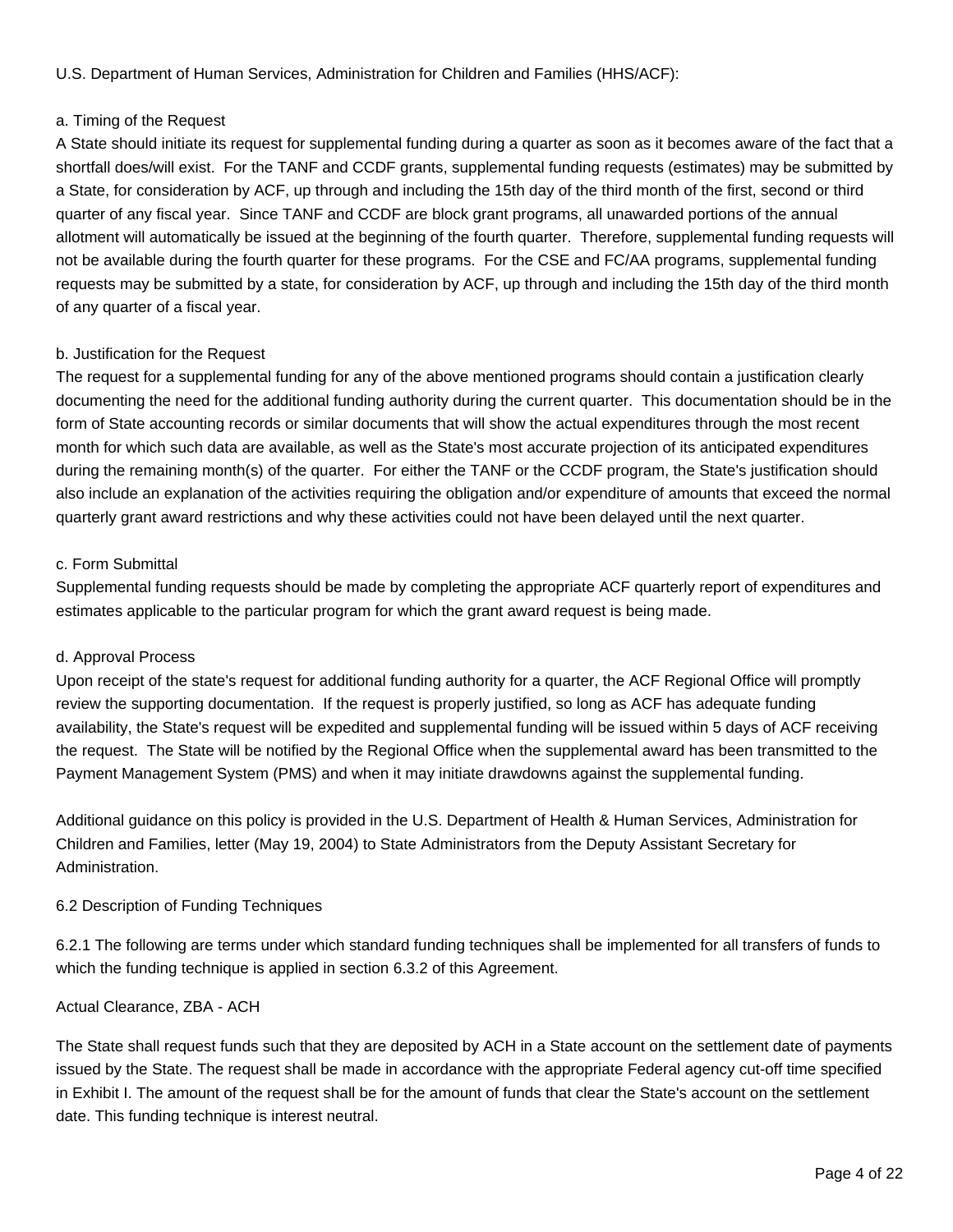# Actual Clearance, ZBA - Same Day Payment

The State shall request funds the same day it pays out funds, in accordance with the appropriate Federal agency cut-off time specified in Exhibit I. A Federal agency will deposit funds in a State account the same day as requested. The amount of the request shall be for the amount of funds that clear the State's account that day. This funding technique is interest neutral.

# Average Clearance

The State shall request funds such that they are deposited by ACH on the dollar-weighted average day of clearance for the disbursement, in accordance with the clearance pattern specified in Exhibit II. The request shall be made in accordance with the appropriate Federal agency cut-off time specified in Exhibit I. The amount of the request shall be for the exact amount of that disbursement. This funding technique is interest neutral.

6.2.2 The following are terms under which funding techniques for administrative costs shall be implemented for all transfers of funds to which the funding technique is applied in section 6.3.2 of this Agreement.

There are no funding techniques listed in Section 6.2.2

6.2.3 The following are terms under which miscellaneous funding techniques shall be implemented for all transfers of funds to which the funding technique is applied in section 6.3.2 of this Agreement.

There are no funding techniques listed in Section 6.2.3

6.2.4 The following are terms under which State unique funding techniques shall be implemented for all transfers of funds to which the funding technique is applied in section 6.3.2 of this Agreement.

# Actual Drawdown - BiWeekly

The State will draw down funds on a biweekly basis based on the actual expenditures which occurred in the past biweekly period. The request shall be made in accordance with the appropriate Federal agency cut-off time specified in Exhibit I. This funding technique is interest neutral.

# Actual Drawdown - Weekly

The State will draw down funds on a weekly basis based on the actual expenditures which occurred in the past weekly period. The request shall be made in accordance with the appropriate Federal agency cut-off time specified in Exhibit I. This funding technique is interest neutral.

# Daily Estimated Draw

The State will use historical data to determine an estimate for the daily average debit card payments and will draw funds the day the unemployment payment batch file is sent to the bank. This is the same day that the debit card amount is debited from the bank account. The estimate will be reconciled on a daily basis and any shortfall will be added to the next estimated federal draw. Any overage will be subtracted from the next estimated federal draw. This funding technique is interest neutral. This funding technique is interest neutral.

# Reimbursable Funding on Actual Expenditures (Air National Guard) O & M

The Maine Department of Defense, Veterans and Emergency Management (DVEM) and the Federal National Guard Bureau (NGB) have entered into a Master Cooperative Agreement (MCA) to establish the terms and conditions applicable to the contribution of NGB funds for Air and Army National Guard expenditures. The MCA establishes that funding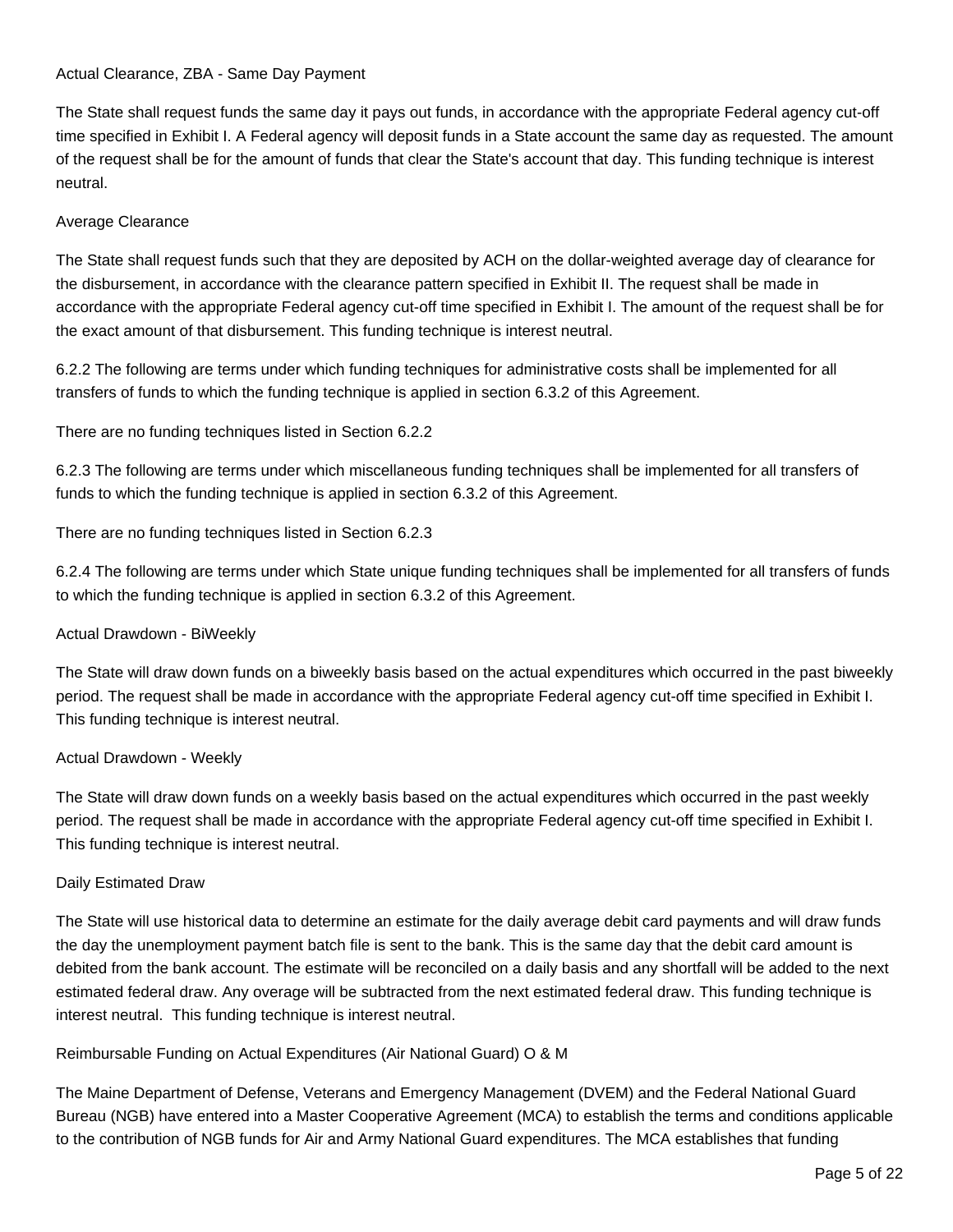requests will be made on a reimbursement basis utilizing the Standard Form (SF)270. Bi-weekly, unless the expenditures are zero during a particular timeframe. The Department of Defense (DOD) requirement for the preparation of the (SF)270, a certified statement itemized and consolidated on one (SF)270 for each program, along with the actual expenditure documentation, which makes this agreement unique to the Cash Management Improvement Act Agreement. If both the State and Federal Government fulfill and adhere to the specific elements and timing of this funding technique, the State voluntarily waives Federal interest liabilities resulting from the State prior expenditure funding technique. This funding technique is not interest neutral.

# Reimbursable Funding on Actual Expenditures (Army National Guard) All Other

The Maine Department of Defense, Veterans and Emergency Management (DVEM) and the Federal National Guard Bureau (NGB) have entered into a Master Cooperative Agreement (MCA) to establish the terms and conditions applicable to the contribution of NGB funds for Air and Army National Guard expenditures. The MCA establishes that funding requests will be made on a reimbursement basis utilizing the Standard Form (SF)270. Weekly, unless the expenditures are zero during a particular timeframe. The Department of Defense (DOD) requirement for the preparation of the (SF)270, a certified statement itemized and consolidated on one (SF)270 for each program, along with the actual expenditure documentation, which makes this agreement unique to the Cash Management Improvement Act Agreement. If both the State and Federal Government fulfill and adhere to the specific elements and timing of this funding technique, the State voluntarily waives Federal interest liabilities resulting from the State prior expenditure funding technique. This funding technique is not interest neutral.

# Reimbursable Funding on Actual Expenditures (Army National Guard) Payroll

The Maine Department of Defense, Veterans and Emergency Management (DVEM) and the Federal National Guard Bureau (NGB) have entered into a Master Cooperative Agreement (MCA) to establish the terms and conditions applicable to the contribution of NGB funds for Air and Army National Guard expenditures. The MCA establishes that funding requests will be made on a reimbursement basis utilizing the Standard Form (SF)270. Bi-weekly, unless the expenditures are zero during a particular timeframe. The Department of Defense (DOD) requirement for the preparation of the (SF)270, a certified statement itemized and consolidated on one (SF)270 for each program, along with the actual expenditure documentation, which makes this agreement unique to the Cash Management Improvement Act Agreement. If both the State and Federal Government fulfill and adhere to the specific elements and timing of this funding technique, the State voluntarily waives Federal interest liabilities resulting from the State prior expenditure funding technique. This funding technique is not interest neutral.

# Weekly Drawdown - Actual & Estimate

State shall request funds such that they are deposited in a State account on the median business day of the week. The request shall be made in accordance with the appropriate Federal Agency cut-off time specified in Exhibit I. The amount requested shall be comprised of two portions. Portion 1 - will include the actual expenditures made during the previous two business days, Portion 2 - will include an estimate of the expenditures to be made in the next three business days. Each week, the current cash balance will be taken into consideration through revenue and expense analysis. Any cash imbalances will be corrected in the current week's drawdown. In the event the Payment Management System (PMS) will not allow funds to be returned on the draw date, they can be returned in the days following the draw date. This funding technique is interest neutral.

# 6.3 Application of Funding Techniques to Programs

6.3.1 The State shall apply the following funding techniques when requesting Federal funds for the component cash flows of the programs listed in sections 4.2 and 4.3 of this Agreement.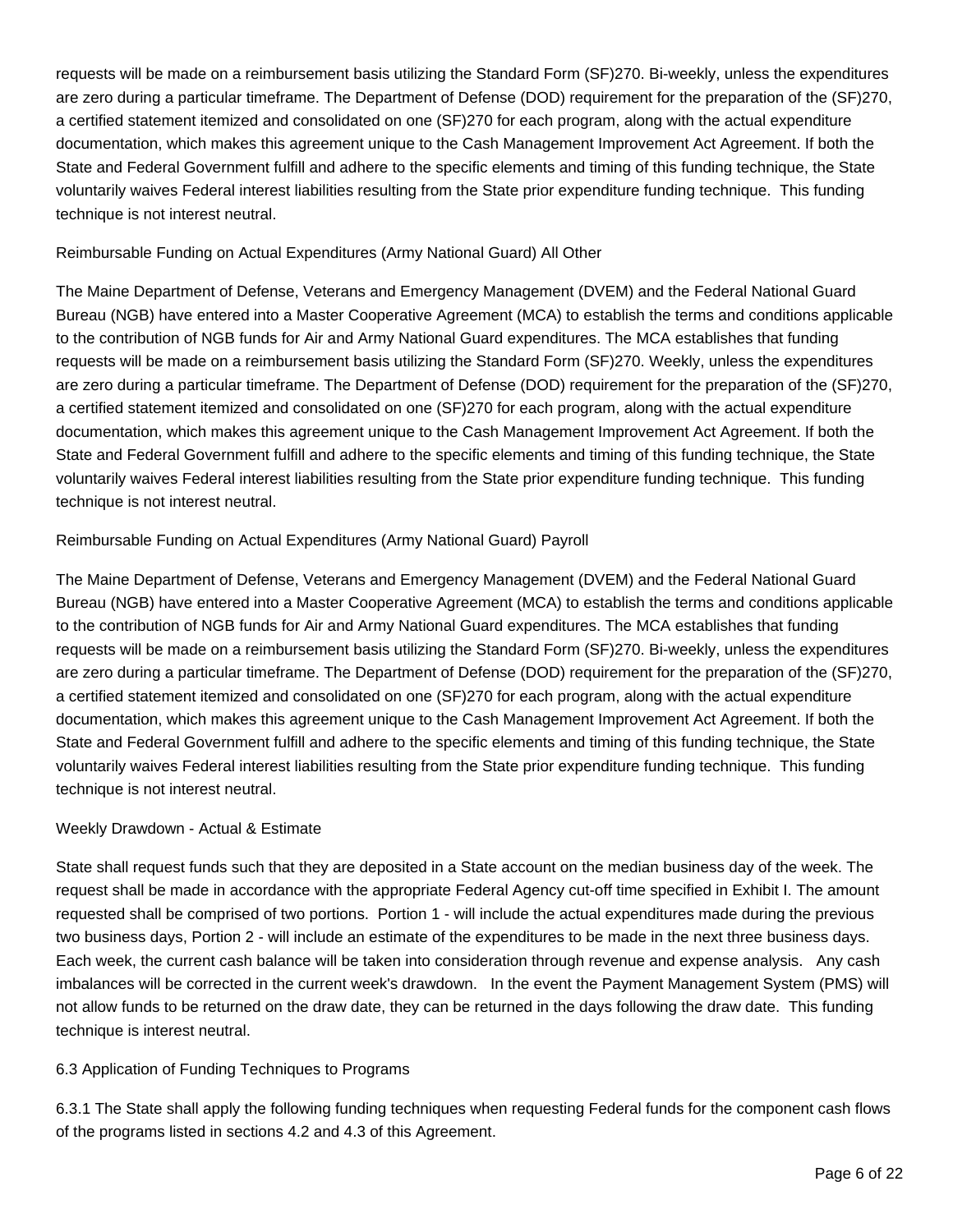#### 6.3.2 Programs

Below are programs listed in Section 4.2 and Section 4.3.

10.551 Supplemental Nutrition Assistance Program Recipient: Department of Health and Human Services % of Funds Agency Receives: 100.00 Component: Payment to Beneficiaries Technique: Actual Clearance, ZBA - Same Day Payment Average Day of Clearance: 0 Days

10.555 National School Lunch Program Recipient: Department of Education % of Funds Agency Receives: 100.00 Component: Payments to Local Educational Agencies Technique: Average Clearance Average Day of Clearance: 2 Days

12.401 National Guard Military Operations and Maintenance (O&M) Projects Recipient: Department of Defense, Veterans and Emergency Management % of Funds Agency Receives: 35.00 Component: All Expenses Technique: Reimbursable Funding on Actual Expenditures (Air National Guard) O & M Average Day of Clearance: N/A

Recipient: Department of Defense, Veterans and Emergency Management % of Funds Agency Receives: 49.00 Component: All Other Technique: Reimbursable Funding on Actual Expenditures (Army National Guard) All Other Average Day of Clearance: N/A

Recipient: Department of Defense, Veterans and Emergency Management % of Funds Agency Receives: 16.00 Component: Payroll Technique: Reimbursable Funding on Actual Expenditures (Army National Guard) Payroll Average Day of Clearance: N/A

17.225F Unemployment Insurance -- Federal Benefit Account and Administrative Costs Recipient: Department of Labor % of Funds Agency Receives: 75.00 Component: Payments to Beneficiaries - Direct Deposit Technique: Actual Clearance, ZBA - ACH Average Day of Clearance: 0 Days

Recipient: Department of Labor % of Funds Agency Receives: 2.00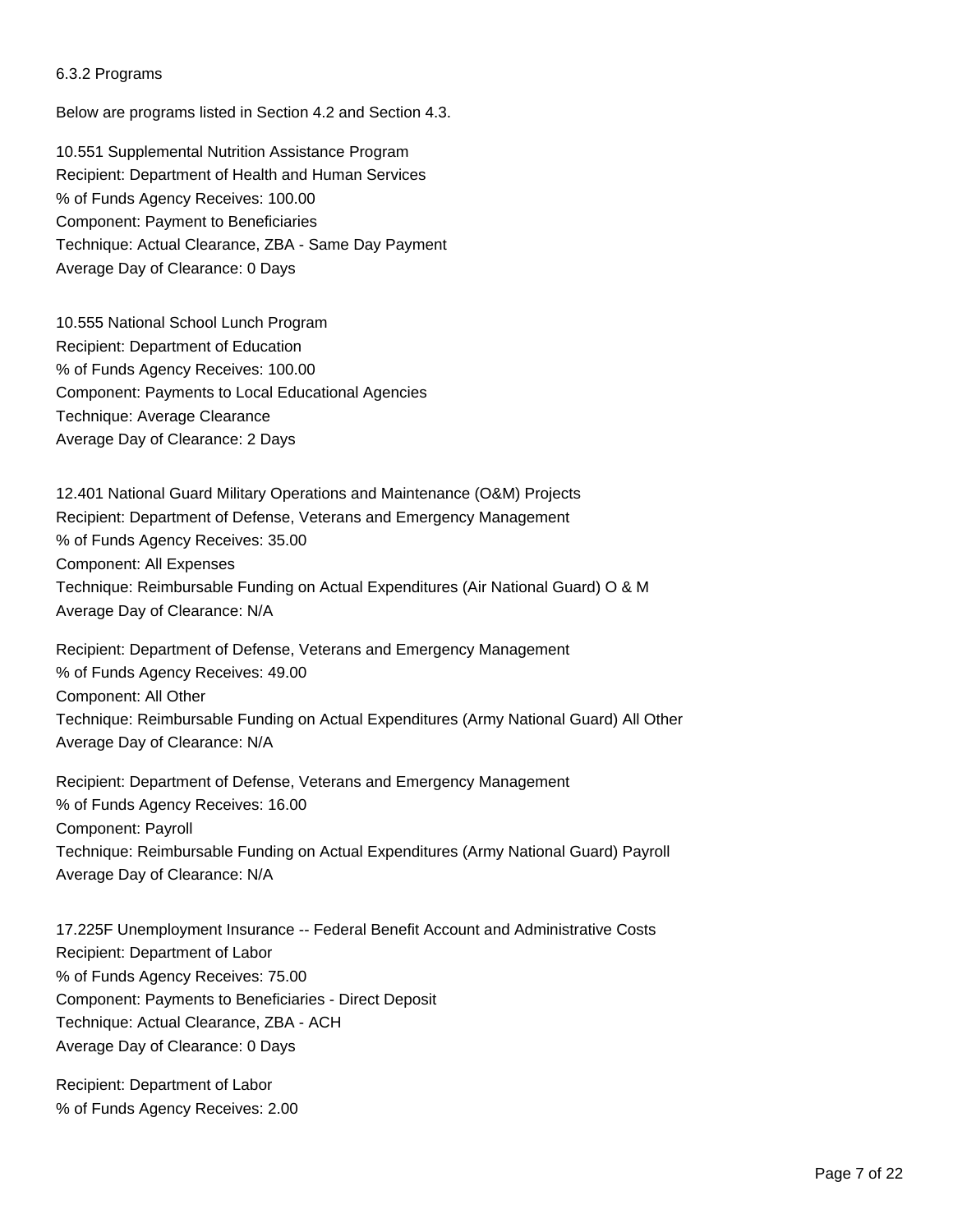Component: Administrative (payroll) Technique: Actual Drawdown - BiWeekly Average Day of Clearance: 2 Days

Recipient: Department of Labor % of Funds Agency Receives: 1.00 Component: Administrative (non-payroll) Technique: Actual Drawdown - Weekly Average Day of Clearance: 5 Days

Recipient: Department of Labor % of Funds Agency Receives: 0.00 Component: Payment to Beneficiaries - Paper Checks Technique: Actual Drawdown - Weekly Average Day of Clearance: N/A

Recipient: Department of Labor % of Funds Agency Receives: 22.00 Component: Payments to Beneficiaries - Debit Cards Technique: Daily Estimated Draw Average Day of Clearance: 1 Day

17.225S Unemployment Insurance -- State Benefit Account Recipient: Department of Labor % of Funds Agency Receives: 77.00 Component: Payment to Beneficiaries - Direct Depost Technique: Actual Clearance, ZBA - Same Day Payment Average Day of Clearance: 0 Days

Recipient: Department of Labor % of Funds Agency Receives: 1.00 Component: Payment to Beneficiaries - Paper Checks Technique: Actual Drawdown - Weekly Average Day of Clearance: N/A

Recipient: Department of Labor % of Funds Agency Receives: 22.00 Component: Payments to Beneficiaries - Debit Card Technique: Daily Estimated Draw Average Day of Clearance: 1 Day

20.205 Highway Planning and Construction Recipient: Department of Transportation % of Funds Agency Receives: 1.00 Component: Administrative (Other) Technique: Actual Drawdown - Weekly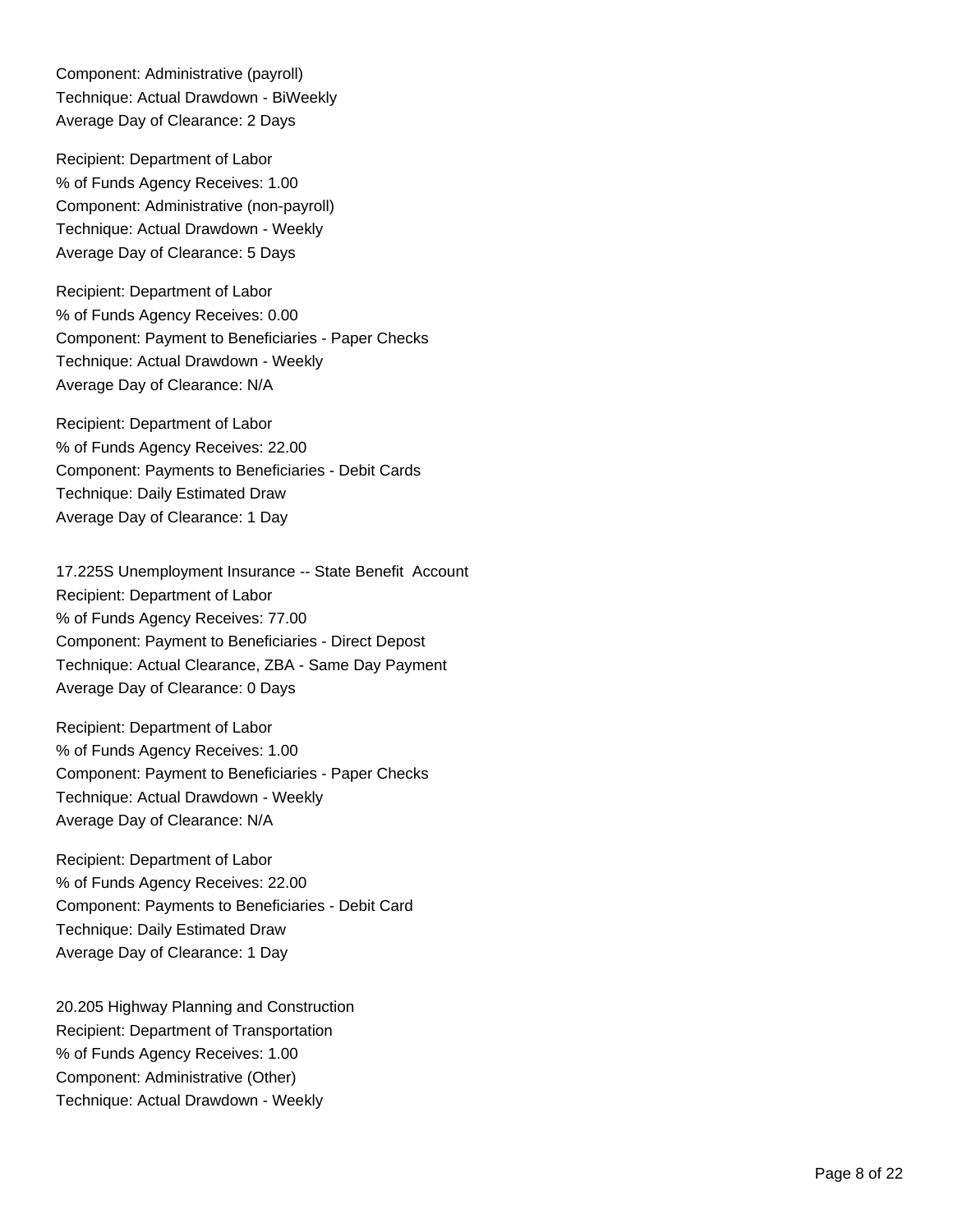#### Average Day of Clearance: N/A

Recipient: Department of Transportation % of Funds Agency Receives: 88.00 Component: Direct Costs Technique: Average Clearance Average Day of Clearance: 2 Days

Recipient: Department of Transportation % of Funds Agency Receives: 11.00 Component: Administrative (Payroll) Technique: Average Clearance Average Day of Clearance: 0 Days

84.010 Title I Grants to Local Educational Agencies Recipient: Department of Education % of Funds Agency Receives: 1.00 Component: Administrative (Other) Technique: Actual Drawdown - Weekly Average Day of Clearance: N/A

Recipient: Department of Education % of Funds Agency Receives: 1.00 Component: Administrative (Payroll) Technique: Actual Drawdown - Weekly Average Day of Clearance: N/A

Recipient: Department of Education % of Funds Agency Receives: 98.00 Component: Payments to Local Educational Agencies Technique: Average Clearance Average Day of Clearance: 2 Days

84.027 Special Education -- Grants to States Recipient: Department of Education % of Funds Agency Receives: 1.00 Component: Administrative (Other) Technique: Actual Drawdown - Weekly Average Day of Clearance: N/A

Recipient: Department of Education % of Funds Agency Receives: 91.00 Component: Payments to LEA & Discretionary Technique: Average Clearance Average Day of Clearance: 2 Days

Recipient: Department of Education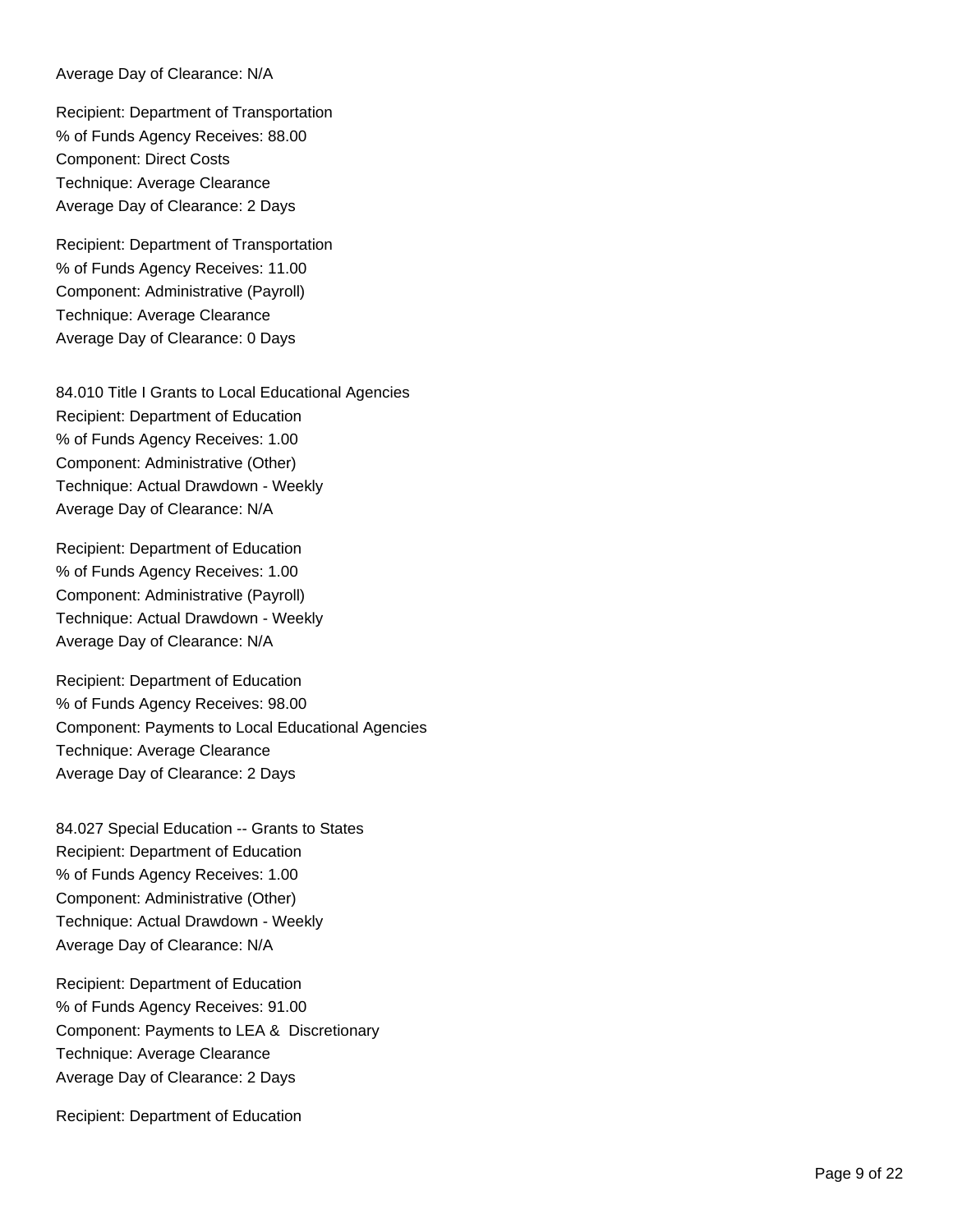% of Funds Agency Receives: 8.00 Component: Administrative (Payroll) Technique: Average Clearance Average Day of Clearance: 0 Days

93.558 Temporary Assistance for Needy Families Recipient: Department of Health and Human Services % of Funds Agency Receives: 100.00 Component: All Expenses Technique: Weekly Drawdown - Actual & Estimate Average Day of Clearance: N/A

93.563 Child Support Enforcement Recipient: Department of Health and Human Services % of Funds Agency Receives: 49.00 Component: Administrative (All Other) Technique: Actual Drawdown - Weekly Average Day of Clearance: N/A

Recipient: Department of Health and Human Services % of Funds Agency Receives: 51.00 Component: Payroll Technique: Average Clearance Average Day of Clearance: 0 Days

93.575 Child Care and Development Block Grant Recipient: Department of Health and Human Services % of Funds Agency Receives: 79.00 Component: Payments to Providers Technique: Actual Drawdown - Weekly Average Day of Clearance: N/A

Recipient: Department of Health and Human Services % of Funds Agency Receives: 9.00 Component: Cost Allocation Payments Technique: Actual Drawdown - Weekly Average Day of Clearance: N/A

Recipient: Department of Health and Human Services % of Funds Agency Receives: 12.00 Component: Administrative (All Other) Technique: Actual Drawdown - Weekly Average Day of Clearance: N/A

93.658 Foster Care -- Title IV-E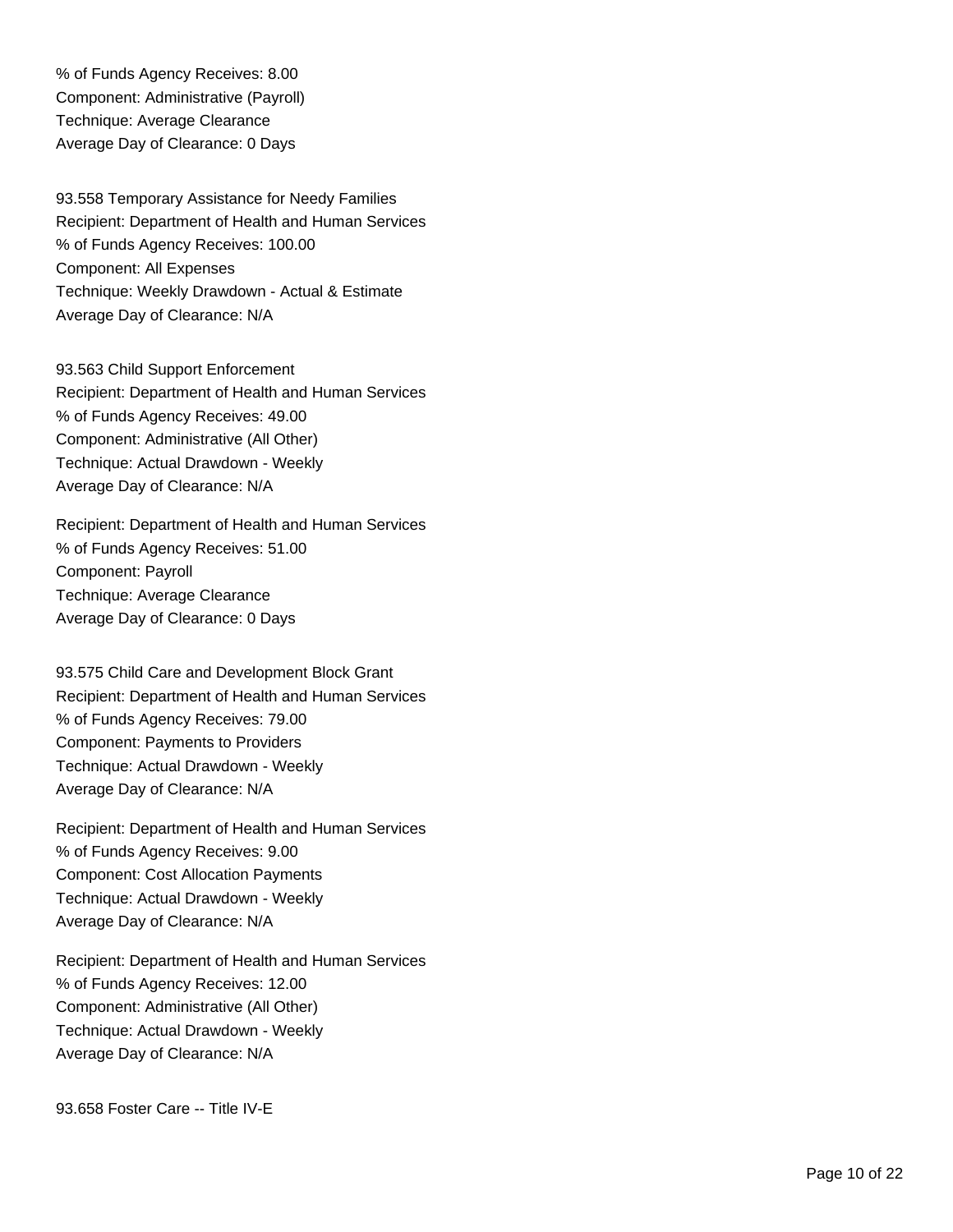Recipient: Department of Health and Human Services % of Funds Agency Receives: 9.00 Component: Administrative (Other) Technique: Actual Drawdown - Weekly Average Day of Clearance: N/A

Recipient: Department of Health and Human Services % of Funds Agency Receives: 65.00 Component: Cost Allocation Payments Technique: Actual Drawdown - Weekly Average Day of Clearance: N/A

Recipient: Department of Health and Human Services % of Funds Agency Receives: 26.00 Component: Payments to Providers Technique: Average Clearance Average Day of Clearance: 2 Days

93.659 Adoption Assistance Recipient: Department of Health and Human Services % of Funds Agency Receives: 9.00 Component: Administrative (All Other) Technique: Actual Drawdown - Weekly Average Day of Clearance: N/A

Recipient: Department of Health and Human Services % of Funds Agency Receives: 65.00 Component: Cost Allocation Payments Technique: Actual Drawdown - Weekly Average Day of Clearance: N/A

Recipient: Department of Health and Human Services % of Funds Agency Receives: 26.00 Component: Payments to Providers Technique: Average Clearance Average Day of Clearance: 2 Days

93.767 Children's Health Insurance Program Recipient: Department of Health and Human Services % of Funds Agency Receives: 8.00 Component: Miscellaneous Provider Payments & Other Misc. Technique: Actual Drawdown - Weekly Average Day of Clearance: N/A

Recipient: Department of Health and Human Services % of Funds Agency Receives: 3.00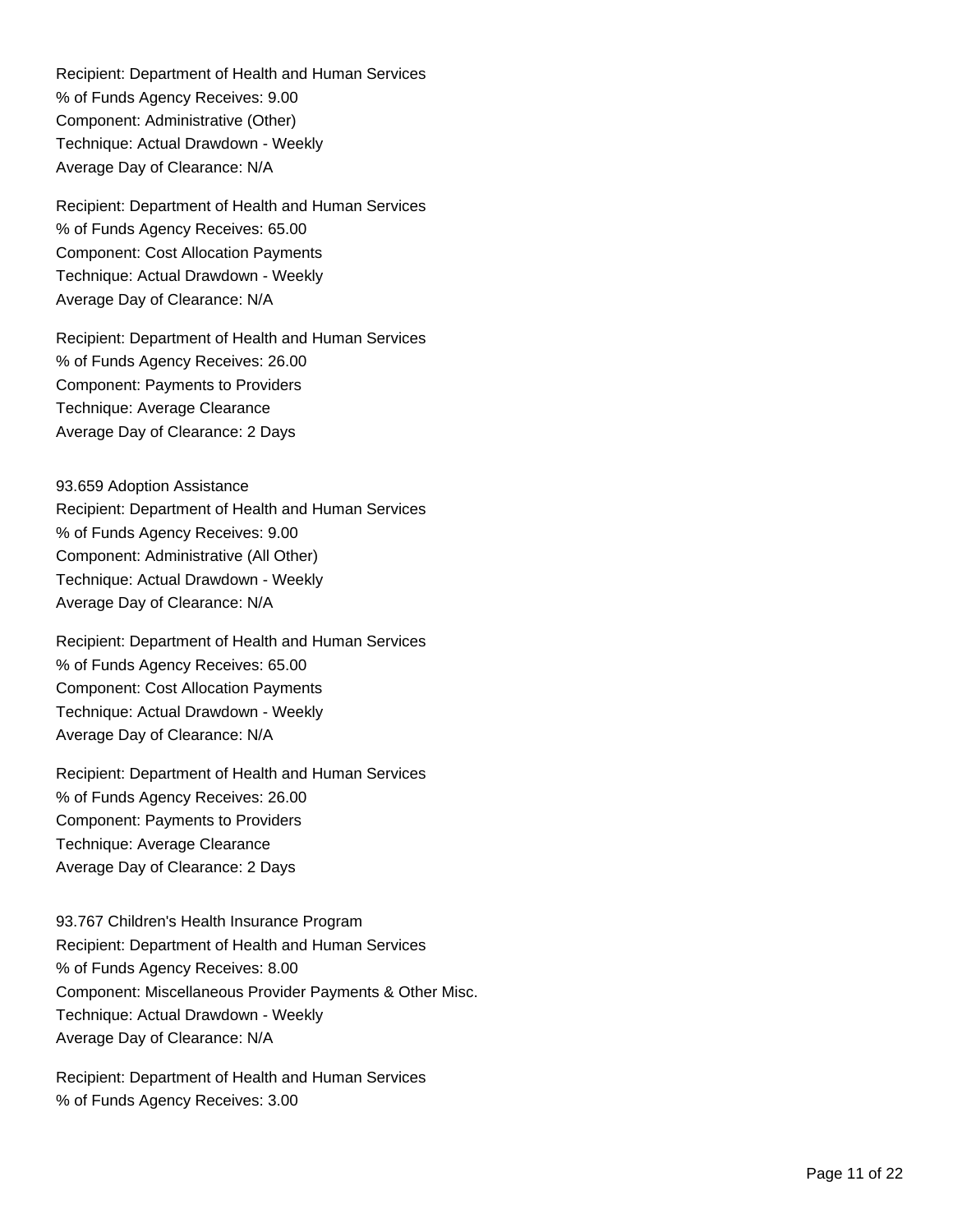Component: Administrative (Other) Technique: Actual Drawdown - Weekly Average Day of Clearance: N/A

Recipient: Department of Health and Human Services % of Funds Agency Receives: 1.00 Component: Administrative (Payroll) Technique: Average Clearance Average Day of Clearance: 0 Days

Recipient: Department of Health and Human Services % of Funds Agency Receives: 88.00 Component: Provider Payments - MIHMS Weekly Technique: Average Clearance Average Day of Clearance: 2 Days

93.778 Medical Assistance Program Recipient: Department of Health and Human Services % of Funds Agency Receives: 6.00 Component: Administrative (Other) Technique: Actual Drawdown - Weekly Average Day of Clearance: N/A

Recipient: Department of Health and Human Services % of Funds Agency Receives: 1.00 Component: Miscellaneous Provider Payments & Other Misc. Technique: Actual Drawdown - Weekly Average Day of Clearance: N/A

Recipient: Department of Health and Human Services % of Funds Agency Receives: 92.00 Component: Provider Payments - MIHMS Weekly Technique: Average Clearance Average Day of Clearance: 2 Days

Recipient: Department of Health and Human Services % of Funds Agency Receives: 1.00 Component: Administrative (Payroll) Technique: Average Clearance Average Day of Clearance: 0 Days

6.3.3 Materiality Exemptions

Agencies exempt from coverage on the basis of materiality:

No exempt agencies.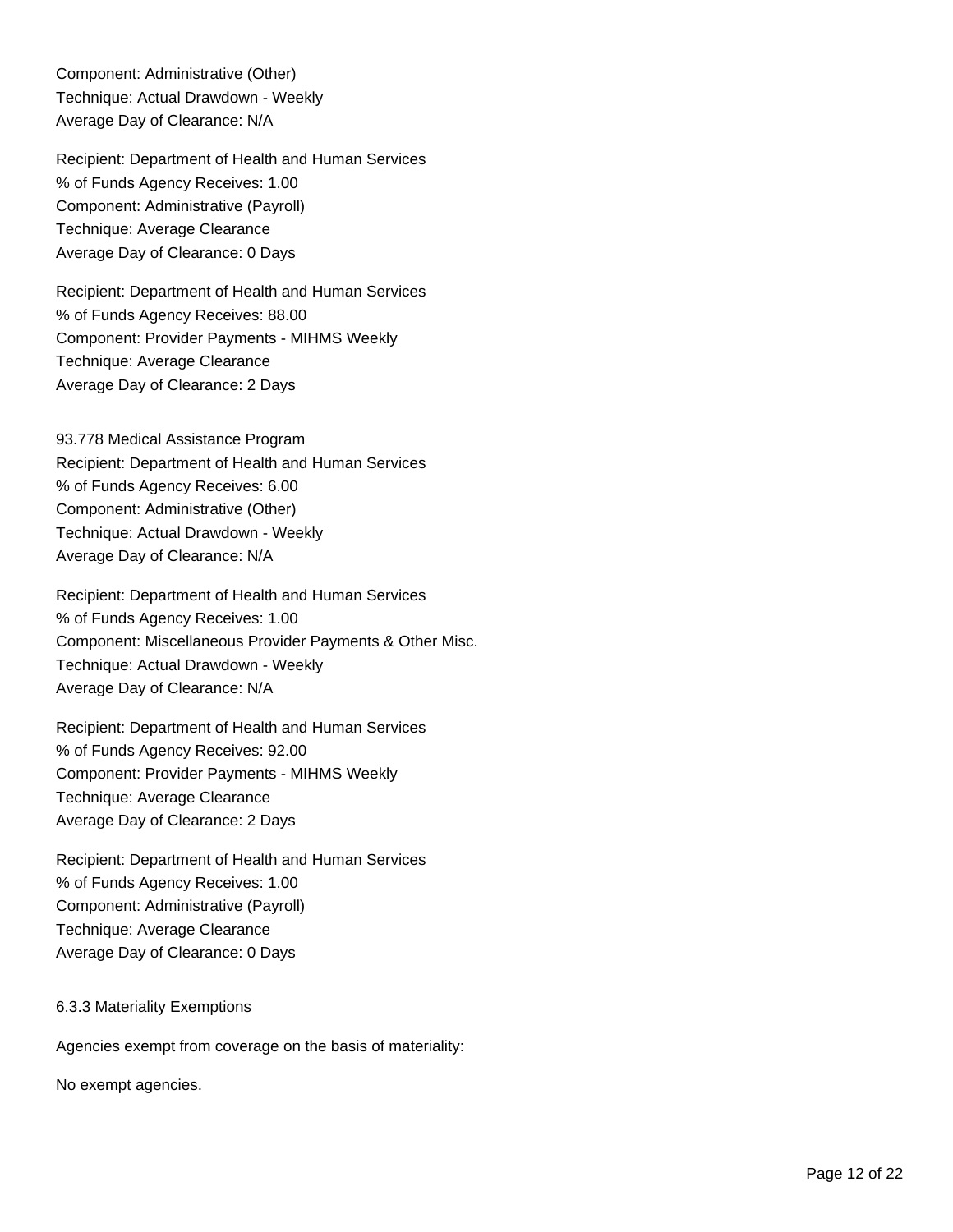# 7.0 CLEARANCE PATTERNS

7.1 The State shall develop separate clearance patterns for each of the following:

The State of Maine has developed clearance patterns for three centralized accounts:

#### Primary Disbursement Account #0366

This is the primary disbursement account for the State of Maine excluding state payroll and unemployment benefits. The clearance pattern for this account also factors in the clearance pattern of ACH payments issued from the #9798 (ACH Primary Disbursement) account.

#### Payroll Checking Account #0374

This is the State of Maine payroll account for employee payroll payments. The clearance pattern for this account also factors in the clearance pattern of direct deposit (ACH) payments issued from the #9790 (ACH Payroll) account.

#### Unemployment Compensation #9709

This is the benefit payment account used for direct deposit (ACH) payments.

7.2 The following shall develop the State's clearance patterns:

U.S. Bank and the Office of the State Treasurer

7.3 The sources of data the State shall use when developing its clearance patterns are as follows:

1. Range of check numbers for checks issued during specified 90-calendar-day time period.

2. Total number of payments and total amount of payments during time period.

3. Total of daily checks presented that fall within the predefined check number range.

4. The number of days from the date of issue by the State to the day the dollars were removed from the State's bank account. Percentage of daily checks presented (number and amount) compared against the total issuance of the period. 5. Dollar-weighted factor created by applying percentage against number of days before check presentation.

The sum of dollar-weighted factors represents the average amount of time for a check to be presented for payment to the bank after the check issuance date.

7.4 The State shall use the following methodology when developing its clearance patterns:

When developing each clearance pattern, the State shall track at least 99% of the funds disbursed, from issuance to clearance, for a period of at least three months.

7.5 The State shall identify for each check or warrant (hereafter, check) in the population: (1) the date the check was released for payment; (2) the date the check was debited from the State's account, and, (3) the amount of the check.

7.6 The State shall use the following method to calculate the dollar-weighted average day of clearance:

To determine the number of days each check was outstanding (clearance time), the issue date shall be subtracted from the date the check cleared the State's account.

To determine the percentage of the disbursement paid out each day following issuance, the amount of the checks that clear the State's account each day shall be summed and then divided by the amount of the total disbursement.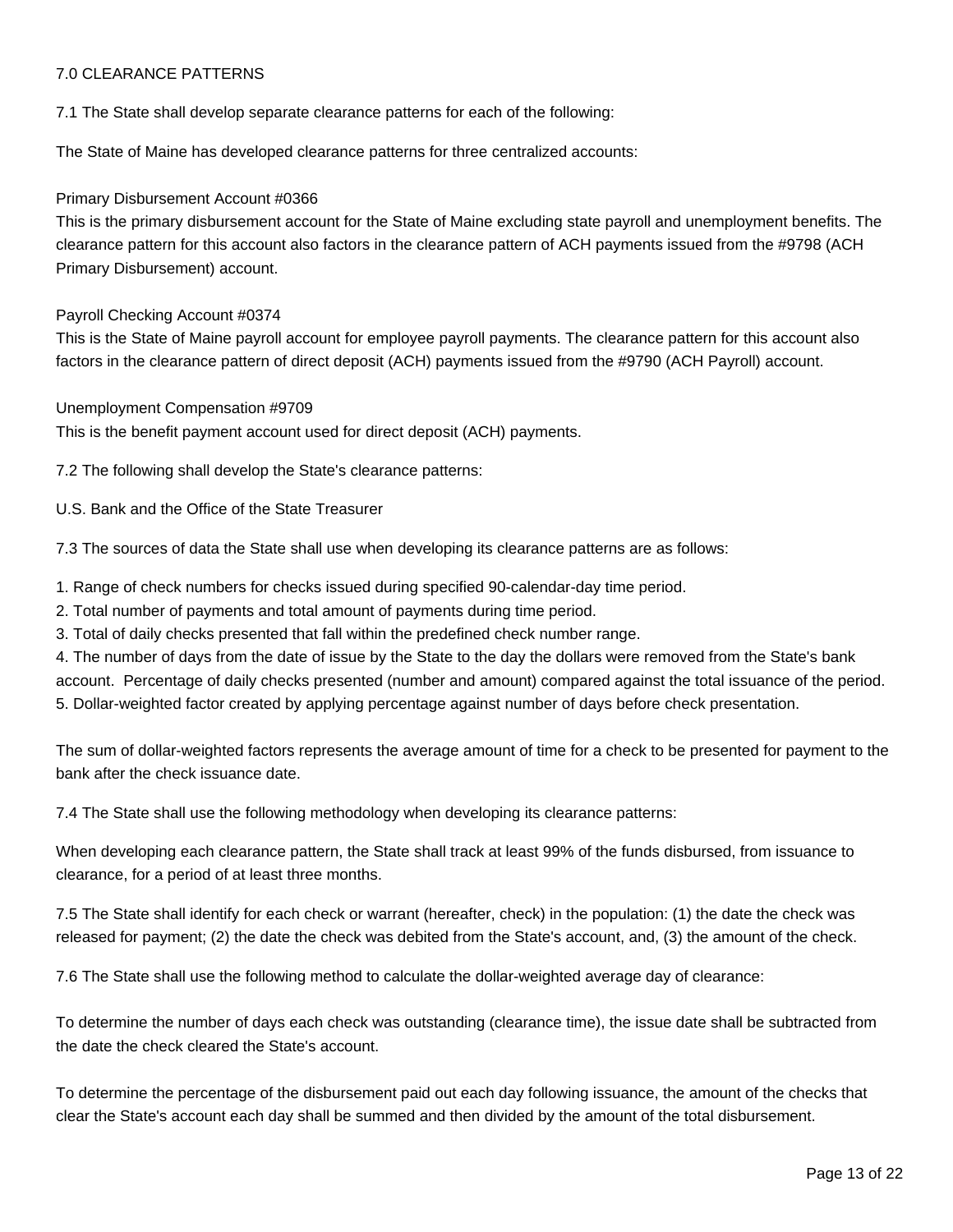For each day following issuance, the clearance time of the checks paid out that day shall be multiplied by the percentage of the total disbursement those checks represent. This product is the clearance factor.

The dollar-weighted average day of clearance for the disbursement shall be determined by summing the clearance factor of each day following the disbursement.

7.7 The State shall adjust each clearance pattern to reflect the dollar-weighted proportion of funds paid out by EFT/Direct payroll, with the following exceptions:

None.

The State shall also adjust each clearance pattern to reflect:

N/A

7.8 Each of the State's clearance patterns is calculated in calendar days.

7.9 An authorized State official shall certify that each clearance pattern developed by the State accurately corresponds to the clearance activity of the programs to which it is applied. This certification shall be provided to the Fiscal Service prior to the effective date of the Agreement. The State shall recertify its clearance patterns at least every five years.

7.10 The State shall follow the procedures of 31 CFR 205 if it has actual or constructive knowledge, at any time, that a clearance pattern does not correspond to a program's clearance activity.

# 8.0 INTEREST CALCULATION METHODOLOGY

#### 8.1 General Terms

8.1.1 The State and the Secretary agree that no interest liabilities will be incurred for transfers of funds made in accordance with the procedures specified in section 6 of this Agreement where the following funding techniques are applied:

Actual Clearance, ZBA - ACH Actual Clearance, ZBA - Same Day Payment Actual Drawdown - BiWeekly Actual Drawdown - Weekly Average Clearance Daily Estimated Draw Weekly Drawdown - Actual & Estimate

8.1.2 The State shall maintain information on disbursements and receipts of funds to verify the implementation of any funding technique and document interest liabilities.

For each disbursement, the State shall be able to identify:

- (1) amount of the issuance
- (2) date of issuance
- (3) date Federal funds are received and credited to a State account
- (4) amount of Federal funds received
- (5) date funds were requested

8.2 Federal Interest Liabilities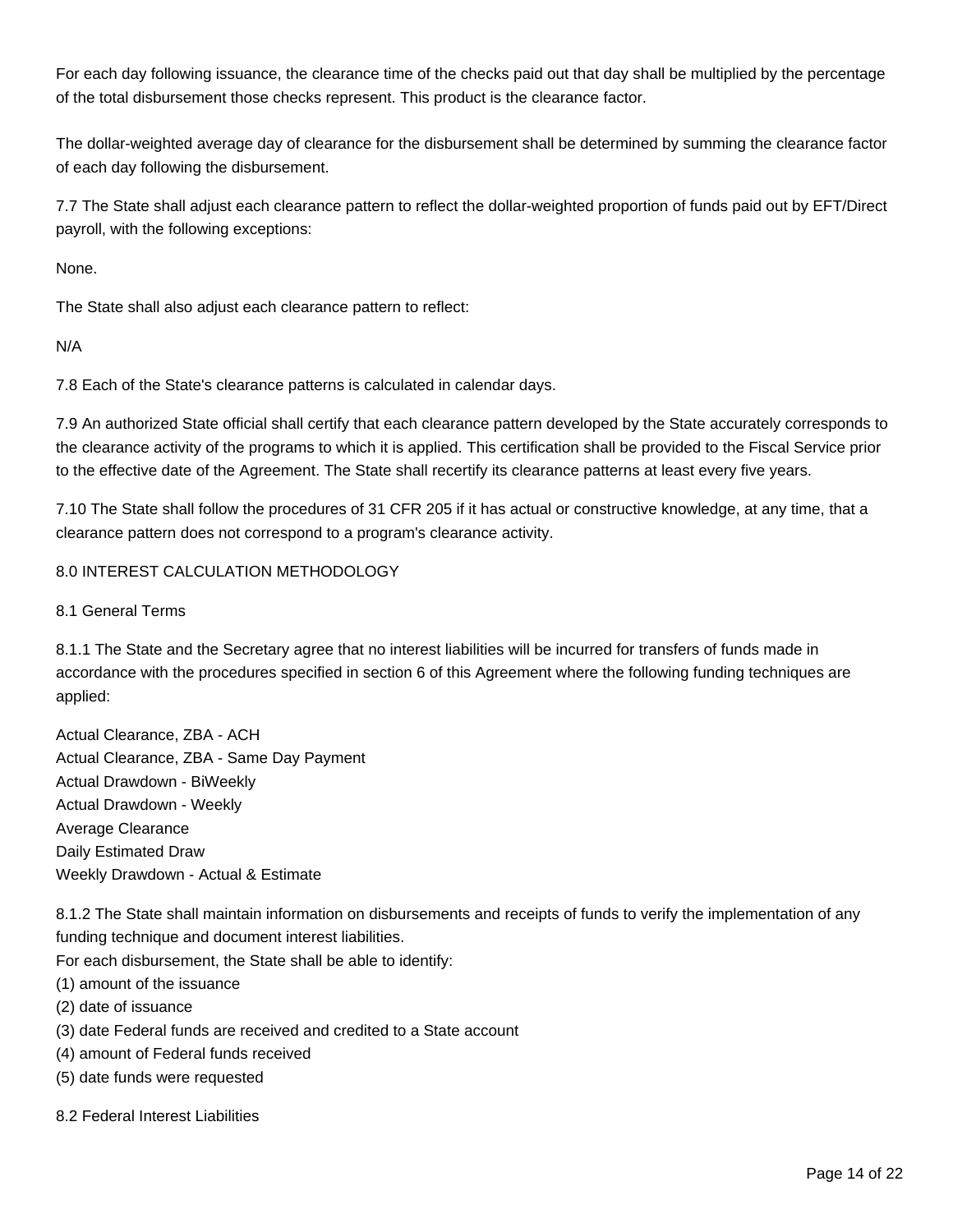8.2.1 A Federal interest liability shall accrue from the day the State pays out its own funds for program purposes to the day Federal funds are credited to a State account. With regard to funds transferred out of the Federal Highway Trust Fund, if a State does not bill at least weekly for current project costs, the Federal interest liability shall not accrue prior to the day the State submits a request for funds.

8.2.2 The State shall use the following method to calculate Federal interest liabilities:

# Actual Activity:

For all transactions where the State pays out its own funds for program purposes prior to receiving Federal funds, the State shall track each payment from the date it is paid out of a State account to the date Federal funds are subsequently credited to a State account to cover that outlay. The Federal interest liability on each payment shall be based on the difference in whole days between the two events. With Federal-State matching programs, interest shall be calculated on the Federal percentage of the disbursement.

# 8.3 The Unemployment Trust Fund

8.3.1 The State shall use the following method to calculate State interest liabilities on funds withdrawn from the several accounts in the Unemployment Trust Fund:

# Federal and State Funds are Interest Neutral:

There are no interest earnings on funds withdrawn from the State account, as the State has implemented average clearance, an interest-neutral funding technique, for such transfers. For UTF transfers that do not follow the technique specified in section 6.2 and result in a positive balance of funds in a State account, the State's liability for interest on funds withdrawn from its account in the UTF shall consist of the actual interest earnings of the benefit payment account on the pro-rata share less the related banking costs attributed to such funds.

# 8.4 Refund Liabilities

8.4.1 The State shall be liable for interest on refunds from the date the refund is credited to a State account until the date the refund is debited from the State account for program purposes. The State shall apply a \$50,000 refund transaction threshold below which the State shall not incur or calculate interest liabilities on refunds. A transaction is defined as a single deposit.

8.4.2 For each refund, the State shall maintain information identifying:

- (1) date a refund is credited to a State account
- (2) date of the subsequent deposit of Federal funds against which the refund is offset

(3) amount of the refund

8.4.3 The State shall use the following methodology to calculate interest liabilities on refunds:

With programs to which applicable interest neutral funding techniques are applied, the State interest liability shall be based on the difference in whole days between the date the refund is deposited in a State account and the date the refund is offset against a subsequent deposit of Federal funds or paid out for program purposes.

# 8.5 Exemptions

8.5.1 Where more than one State agency is a recipient of Federal funds under a program, a particular State agency's funding may be excluded from interest calculation procedures if the State agency receives an amount of funds less than 5 % of the State's threshold for major Federal assistance programs. Notwithstanding this potential exemption, however, in no case shall less than 90% of a program's total funding be subject to interest calculation procedures.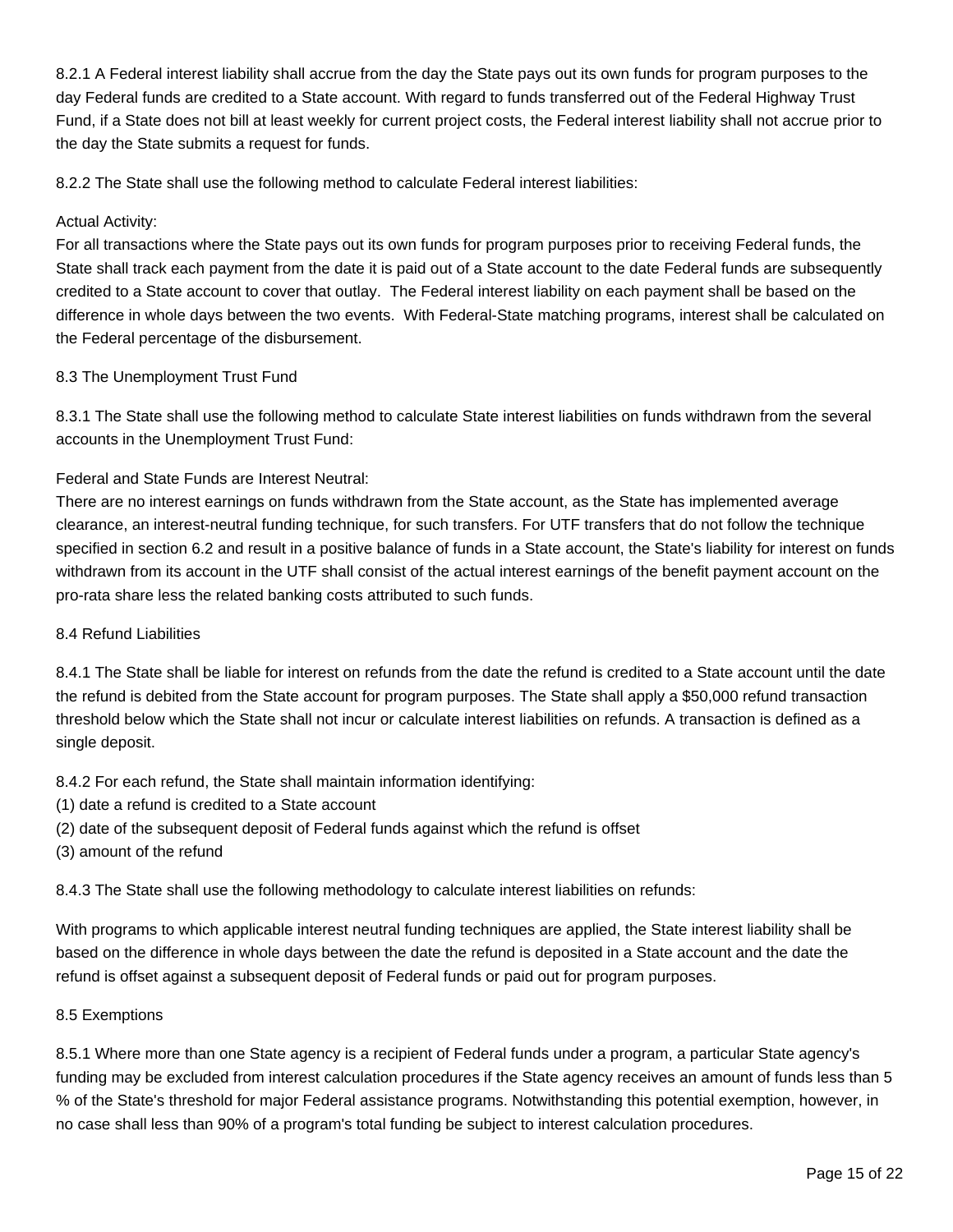Proration of calculations: If less than total program funding is subject to interest calculation procedures, the resulting interest liability calculations shall be prorated to 100% of program funding.

#### 8.6 State Interest Liabilities

8.6.1 The State shall be liable for interest on Federal funds from the date Federal funds are credited to a State account until the date those funds are paid out for program purposes.

8.6.2 The State shall use the following method to calculate State interest liabilities on Federal funds:

8.6.2.1 Measuring Time Funds Are Held

#### Deposit to Clearance:

To determine the total time Federal funds are held, the State shall measure the time between the date Federal funds are received and credit to a State's account and the date those funds are debited from the State's account.

#### 8.6.2.2 Source of Data

#### Central Accounting System:

The time period from deposit to issuance shall be determined from information captured by TAMI (Treasury Automated Management Information System). TAMI is an electronic cash receipt system that provides bank validation dates for accounting transactions and can be used to determine when a deposit was made. AdvantageME (State accounting system) and the GQL Warehouse (Database of archived accounting transactions) can be queried to provide dates of check issuance/s in relation to the date of deposit.

#### 8.6.2.3 Standards Applied

#### Census (Average Daily Balance):

The average daily cash balance of Federal Funds in the program's account reflects the actual activity of each draw from the date of deposit to the date of issuance or clearance, whichever is pertinent.

8.6.2.4 Calculation Procedure

 $I = ADB \times R/365 \times T$ , where

 $I = State's total interest liability$ 

ADB = Average Daily Balance of cash in a program's account, measured from deposit to clearance

R = Annualized rate equal to the average equivalent yields of 13-week Treasury bills auctioned during a State's fiscal year

365 = Calendar days

 $T =$  Days of State Liability

#### 9.0 REVERSE FLOW PROGRAMS

The State is not required to cover any reverse flow programs under the terms of this Agreement because the State does not participate in the program.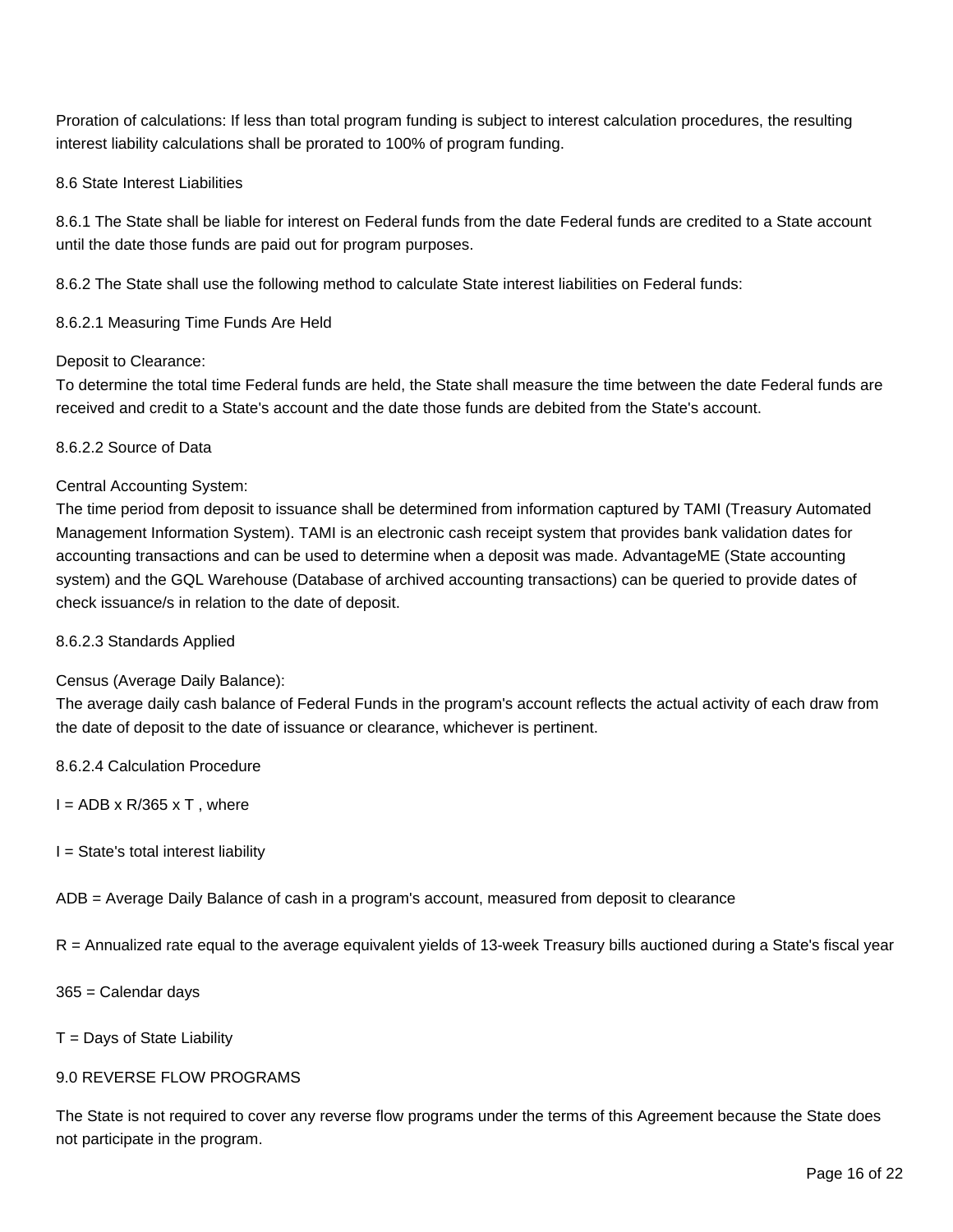# 10.0 INTEREST CALCULATION COSTS

10.1 As set forth in 31 CFR 205.27, interest calculation costs are defined as those costs necessary for the actual calculation of interest, including the cost of developing and maintaining clearance patterns in support of the interest calculations. Interest calculation costs do not include expenses for normal disbursing services, such as processing of checks or maintaining records for accounting and reconciliation of cash balances, or expenses for upgrading or modernizing accounting systems. Interest calculation costs in excess of \$50,000 in any year are not eligible for reimbursement, unless the State provides justification with the annual report.

10.2 The State expects to incur the following types of interest calculation costs:

# N/A

10.3 The State shall submit all claims for reimbursement of interest calculation costs with its Annual Report in accordance with 31 CFR 205.

#### 11.0 NON-COMPLIANCE

11.1 The provisions of 31 CFR Part 205.29 and 31 CFR Part 205.30 shall apply in cases of non-compliance with the terms of this Agreement.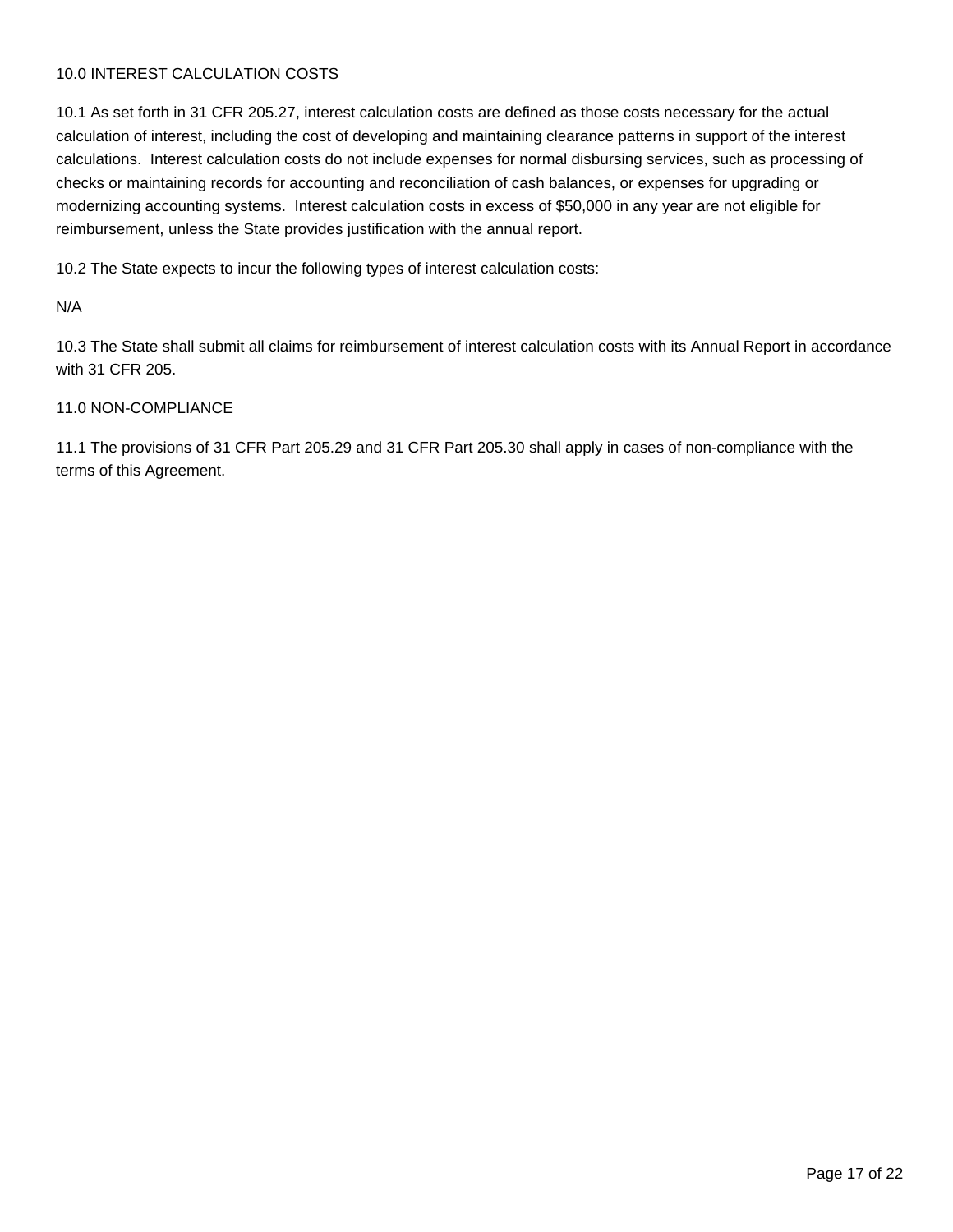# 12.0 AUTHORIZED SIGNATURES

| Laura Hudson                                                |                           |
|-------------------------------------------------------------|---------------------------|
| Director of Internal Operations                             |                           |
| $\underline{\text{LawV}}$ a Hudson (Jun 30, 2020 15:53 EDT) | Date Signed: Jun 30, 2020 |
| Date Submitted 06/30/2020                                   |                           |

Corvelli A. McDaniel Assistant Commissioner Revenue Collections Management Bureau of the Fiscal Service U.S. Department of the Treasury

Signature: [Corvelli A. McDaniel](https://cmiaelectronicsignature.na2.echosign.com/verifier?tx=CBJCHBCAABAAzzVgnyAm79wVRXPEvKUkymagfnH6cLph) (Jul 2, 2020 11:48 EDT)<br>Signature: Corvelli A. McDaniel (Jul 2, 2020 11:48 EDT)

Date Signed: <mark>Jul 2, 2020</mark>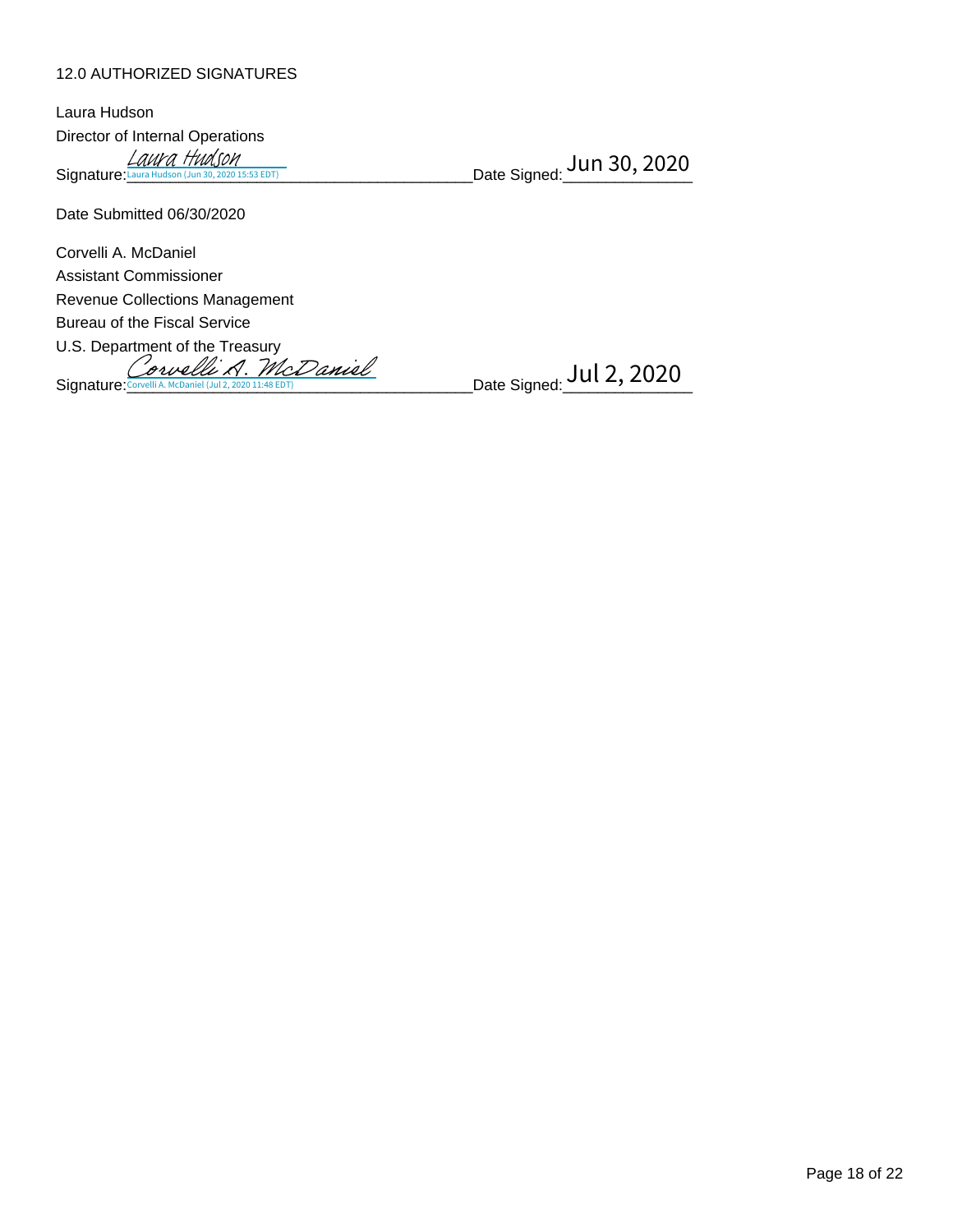# **Exhibit I - Funds Request and Receipt Times Schedule State of Maine**

| <b>Federal Agency</b>             |            | Payment Type Request Cut-Off Time | <b>Receipt Window</b> |
|-----------------------------------|------------|-----------------------------------|-----------------------|
| Agriculture-FNS                   | <b>ACH</b> | 11:59 PM                          | 1 day                 |
| Agriculture-FNS                   | Fedwire    | 5:45 PM                           | $0$ day               |
| Agriculture-FS                    | <b>ACH</b> | 3:00 PM                           | 1 day                 |
| Air National Guard                | <b>ACH</b> | 12:00 PM                          | 15 days               |
| Army National Guard               | <b>ACH</b> | 12:00 PM                          | 15 days               |
| Commerce-NOAA                     | <b>ACH</b> | 2:00 PM                           | 1 day                 |
| Dept of Homeland Security (FEMA)  | Fedwire    | 2:00 PM                           | 2 days                |
| Dept of Homeland Security (ODP)   | ACH        | 2:00 PM                           | 2 days                |
| Dept of Homeland Security (ODP)   | Fedwire    | 2:00 PM                           | 2 days                |
| EPA                               | ACH        | 2:00 PM                           | 2 days                |
| EPA                               | Fedwire    | 2:00 PM                           | $0$ day               |
| Education                         | <b>ACH</b> | 3:00 PM                           | 1 day                 |
| Education                         | Fedwire    | 2:00 PM                           | $0$ day               |
| Energy                            | <b>ACH</b> | 4:00 PM                           | 1 day                 |
| Energy                            | Fedwire    | 3:00 PM                           | $0$ day               |
| <b>HHS</b>                        | <b>ACH</b> | 5:00 PM                           | 1 day                 |
| <b>HHS</b>                        | Fedwire    | 3:00 PM                           | $0$ day               |
| <b>HUD</b>                        | <b>ACH</b> | 5:30 PM                           | 2 days                |
| <b>HUD</b>                        | Fedwire    | 3:00 PM                           | $0$ day               |
| Interior-FWS                      | <b>ACH</b> | 11:59 PM                          | 1 day                 |
| Interior-FWS                      | Fedwire    | 5:45 PM                           | $0$ day               |
| Interior-OSM                      | <b>ACH</b> | 3:00 PM                           | 1 day                 |
| Interior-OSM                      | Fedwire    | 1:00 PM                           | $0$ day               |
| Justice                           | <b>ACH</b> | 11:00 PM                          | 6 days                |
| Justice                           | Fedwire    | 2:00 PM                           | 2 days                |
| Labor-Non-UTF                     | <b>ACH</b> | 3:00 PM                           | 1 day                 |
| Labor-UTF                         | <b>ACH</b> | 3:00 PM                           | 1 day                 |
| Labor-UTF                         | Fedwire    | 3:00 PM                           | $0$ day               |
| National Science Foundation (NSF) | ACH        | 8:00 PM                           | 1 day                 |
| National Science Foundation (NSF) | Fedwire    | 5:45 PM                           | $0$ day               |
| Social Security Administration    | <b>ACH</b> | 11:59 PM                          | 1 day                 |
| Social Security Administration    | Fedwire    | 5:45 PM                           | $0$ day               |
| Transportation (FAA)              | ACH        | 2:00 PM                           | 1 day                 |
| Transportation (FHWA)             | <b>ACH</b> | 12:00 PM                          | 3 days                |
| Transportation (FHWA)             | Fedwire    | 12:00 PM                          | $0$ day               |
| Transportation (FTA)              | <b>ACH</b> | 2:00 PM                           | 1 day                 |
| <b>Veterans Administration</b>    | <b>ACH</b> | 12:00 PM                          | 3 days                |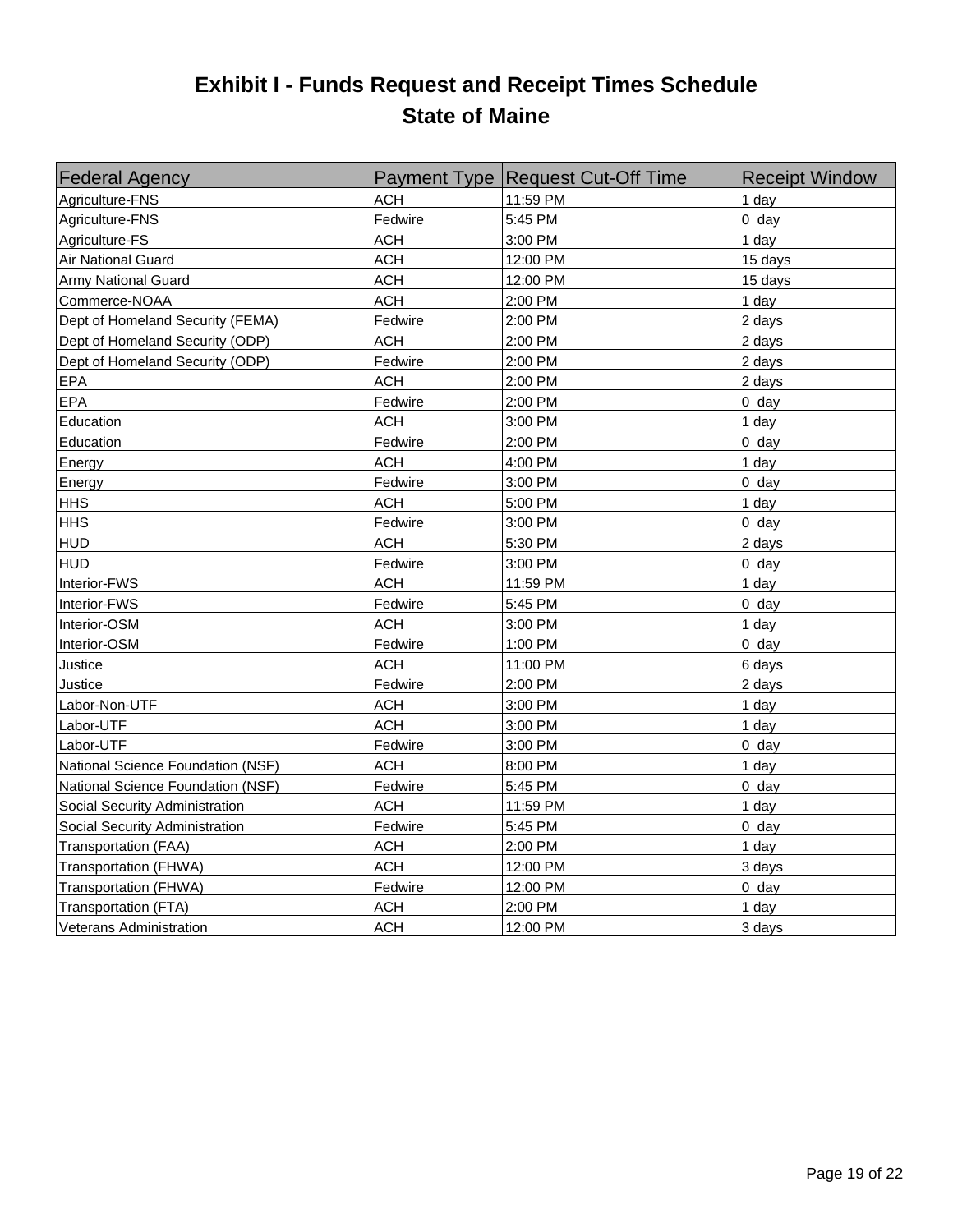# Exhibit II - State of Maine

# **LIST OF STATE CLEARANCE TIMES (Rounded Dollar-Weighted Average Day of Clearance) Clearance Times Where the Timing of A Draw Down Is Based on A Clearance Pattern**

| <b>CFDA</b> | <b>Program Name</b>                                                                        | Recipient                                                      | $\frac{0}{0}$ | Component                                               | Technique                                                                                       | Round<br>ed<br>days |
|-------------|--------------------------------------------------------------------------------------------|----------------------------------------------------------------|---------------|---------------------------------------------------------|-------------------------------------------------------------------------------------------------|---------------------|
| 10.551      | <b>Supplemental Nutrition</b><br>Assistance Program                                        | Department of Health and 100.<br><b>Human Services</b>         | 00            | Payment to Beneficiaries                                | Actual Clearance, ZBA -<br>Same Day Payment                                                     | 0 Days              |
| 10.555      | National School Lunch<br>Program                                                           | Department of Education                                        | 100.<br>00    | Payments to Local<br><b>Educational Agencies</b>        | Average Clearance                                                                               | 2 Days              |
| 12.401      | <b>National Guard Military</b><br>Operations and<br>Maintenance (O&M)<br>Projects          | Department of Defense,<br>Veterans and Emergency<br>Management | 35.0<br>0     | All Expenses                                            | Reimbursable Funding on<br>Actual Expenditures (Āir<br>National Guard) O & M                    | N/A                 |
| 12.401      | <b>National Guard Military</b><br>Operations and<br>Maintenance (O&M)<br>Projects          | Department of Defense,<br>Veterans and Emergency<br>Management | 49.0<br>0     | All Other                                               | Reimbursable Funding on N/A<br><b>Actual Expenditures</b><br>(Army National Guard) All<br>Other |                     |
| 12.401      | <b>National Guard Military</b><br>Operations and<br>Maintenance (O&M)<br>Projects          | Department of Defense,<br>Veterans and Emergency<br>Management | 16.0<br>0     | Payroll                                                 | Reimbursable Funding on N/A<br><b>Actual Expenditures</b><br>(Army National Guard)<br>Payroll   |                     |
| 17.225F     | Unemployment Insurance<br>-- Federal Benefit<br>Account and<br><b>Administrative Costs</b> | Department of Labor                                            | 0.00          | Payment to Beneficiaries<br>- Paper Checks              | Actual Drawdown -<br>Weekly                                                                     | N/A                 |
| 17.225F     | Unemployment Insurance<br>-- Federal Benefit<br>Account and<br><b>Administrative Costs</b> | Department of Labor                                            | 22.0<br>0     | Payments to<br><b>Beneficiaries - Debit</b><br>Cards    | Daily Estimated Draw                                                                            | 1 Day               |
| 17.225F     | Unemployment Insurance<br>-- Federal Benefit<br>Account and<br><b>Administrative Costs</b> | Department of Labor                                            | 2.00          | Administrative (payroll)                                | Actual Drawdown -<br><b>BiWeekly</b>                                                            | 2 Days              |
| 17.225F     | Unemployment Insurance<br>-- Federal Benefit<br>Account and<br><b>Administrative Costs</b> | Department of Labor                                            | 75.0<br>0     | Payments to<br><b>Beneficiaries - Direct</b><br>Deposit | Actual Clearance, ZBA -<br>АСН                                                                  | 0 Days              |
| 17.225F     | Unemployment Insurance<br>-- Federal Benefit<br>Account and<br><b>Administrative Costs</b> | Department of Labor                                            | 1.00          | Administrative (non-<br>payroll)                        | Actual Drawdown -<br>Weekly                                                                     | 5 Days              |
| 17.225S     | Unemployment Insurance Department of Labor<br>-- State Benefit Account                     |                                                                | 1.00          | Payment to Beneficiaries<br>- Paper Checks              | Actual Drawdown -<br>Weekly                                                                     | N/A                 |
| 17.225S     | Unemployment Insurance Department of Labor<br>-- State Benefit Account                     |                                                                | 22.0<br>0     | Payments to<br>Beneficiaries - Debit Card               | Daily Estimated Draw                                                                            | 1 Day               |
| 17.225S     | Unemployment Insurance<br>-- State Benefit Account                                         | Department of Labor                                            | 77.0<br>0     | Payment to Beneficiaries<br><b>Direct Depost</b>        | Actual Clearance, ZBA -<br>Same Day Payment                                                     | 0 Days              |
| 20.205      | Highway Planning and<br>Construction                                                       | Department of<br>Transportation                                | 1.00          | Administrative (Other)                                  | Actual Drawdown -<br>Weekly                                                                     | N/A                 |
| 20.205      | Highway Planning and<br>Construction                                                       | Department of<br>Transportation                                | 88.0<br>0     | <b>Direct Costs</b>                                     | Average Clearance                                                                               | 2 Days              |
| 20.205      | Highway Planning and<br>Construction                                                       | Department of<br>Transportation                                | 11.0<br>0     | Administrative (Payroll)                                | Average Clearance                                                                               | 0 Days              |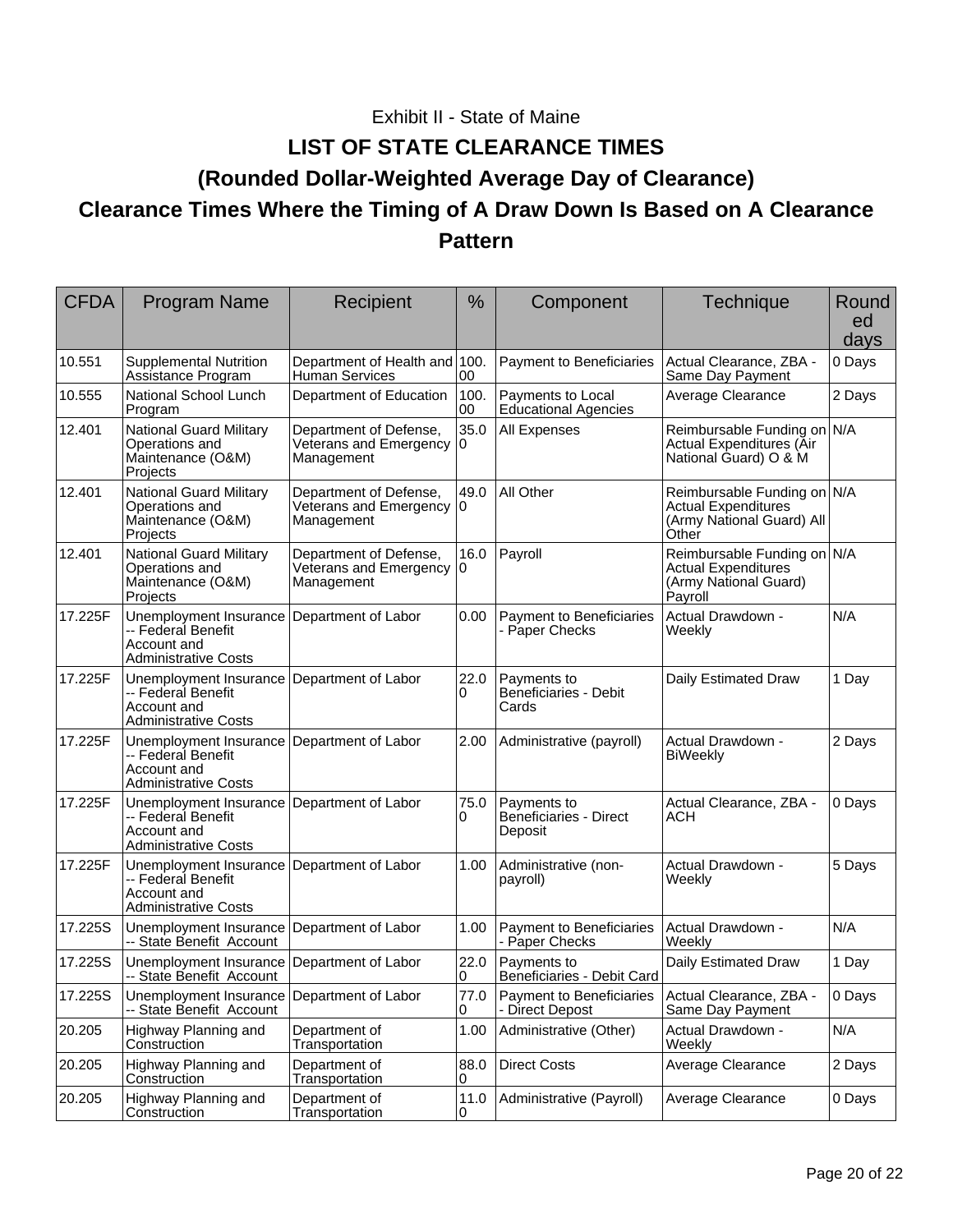| <b>CFDA</b> | <b>Program Name</b>                                        | Recipient                                              | %          | Component                                        | <b>Technique</b>                                  | Round<br>ed<br>days |
|-------------|------------------------------------------------------------|--------------------------------------------------------|------------|--------------------------------------------------|---------------------------------------------------|---------------------|
| 84.010      | Title I Grants to Local<br><b>Educational Agencies</b>     | Department of Education                                | 1.00       | Administrative (Payroll)                         | Actual Drawdown -<br>Weekly                       | N/A                 |
| 84.010      | Title I Grants to Local<br><b>Educational Agencies</b>     | Department of Education                                | 98.0 <br>0 | Payments to Local<br><b>Educational Agencies</b> | Average Clearance                                 | 2 Days              |
| 84.010      | Title I Grants to Local<br><b>Educational Agencies</b>     | Department of Education                                | 1.00       | Administrative (Other)                           | Actual Drawdown -<br>Weekly                       | N/A                 |
| 84.027      | Special Education --<br><b>Grants to States</b>            | Department of Education                                | 1.00       | Administrative (Other)                           | Actual Drawdown -<br>Weeklv                       | N/A                 |
| 84.027      | Special Education --<br><b>Grants to States</b>            | Department of Education                                | 8.00       | Administrative (Payroll)                         | Average Clearance                                 | 0 Days              |
| 84.027      | Special Education --<br><b>Grants to States</b>            | Department of Education                                | 91.0<br>0  | Payments to LEA &<br>Discretionary               | Average Clearance                                 | 2 Days              |
| 93.558      | Temporary Assistance for<br><b>Needy Families</b>          | Department of Health and 100.<br>Human Services        | 00         | All Expenses                                     | Weekly Drawdown -<br><b>Actual &amp; Estimate</b> | N/A                 |
| 93.563      | <b>Child Support</b><br>Enforcement                        | Department of Health and 49.0<br><b>Human Services</b> | 0          | Administrative (All Other)                       | Actual Drawdown -<br>Weekly                       | N/A                 |
| 93.563      | <b>Child Support</b><br>Enforcement                        | Department of Health and 51.0<br><b>Human Services</b> |            | Payroll                                          | Average Clearance                                 | 0 Days              |
| 93.575      | Child Care and<br>Development Block Grant   Human Services | Department of Health and 12.0                          | 0          | Administrative (All Other)                       | Actual Drawdown -<br>Weekly                       | N/A                 |
| 93.575      | Child Care and<br>Development Block Grant Human Services   | Department of Health and 79.0                          | 0          | Payments to Providers                            | Actual Drawdown -<br>Weekly                       | N/A                 |
| 93.575      | Child Care and<br>Development Block Grant Human Services   | Department of Health and 9.00                          |            | <b>Cost Allocation Payments</b>                  | Actual Drawdown -<br>Weekly                       | N/A                 |
| 93.658      | Foster Care -- Title IV-E                                  | Department of Health and 65.0<br>Human Services        | 0          | <b>Cost Allocation Payments</b>                  | Actual Drawdown -<br>Weekly                       | N/A                 |
| 93.658      | Foster Care -- Title IV-E                                  | Department of Health and 26.0<br><b>Human Services</b> |            | Payments to Providers                            | Average Clearance                                 | 2 Days              |
| 93.658      | Foster Care -- Title IV-E                                  | Department of Health and 9.00<br><b>Human Services</b> |            | Administrative (Other)                           | Actual Drawdown -<br>Weekly                       | N/A                 |
| 93.659      | <b>Adoption Assistance</b>                                 | Department of Health and 65.0<br>Human Services        |            | <b>Cost Allocation Payments</b>                  | Actual Drawdown -<br>Weekly                       | N/A                 |
| 93.659      | <b>Adoption Assistance</b>                                 | Department of Health and 26.0<br>Human Services        | 0          | Payments to Providers                            | Average Clearance                                 | 2 Days              |
| 93.659      | <b>Adoption Assistance</b>                                 | Department of Health and 9.00<br>Human Services        |            | Administrative (All Other)                       | Actual Drawdown -<br>Weekly                       | N/A                 |
| 93.767      | Children's Health<br>Insurance Program                     | Department of Health and 3.00<br><b>Human Services</b> |            | Administrative (Other)                           | Actual Drawdown -<br>Weekly                       | N/A                 |
| 93.767      | Children's Health<br>Insurance Program                     | Department of Health and 88.0<br><b>Human Services</b> | 0          | Provider Payments -<br><b>MIHMS Weekly</b>       | Average Clearance                                 | 2 Days              |
| 93.767      | Children's Health<br>Insurance Program                     | Department of Health and 1.00<br><b>Human Services</b> |            | Administrative (Payroll)                         | Average Clearance                                 | 0 Days              |
| 93.767      | Children's Health<br>Insurance Program                     | Department of Health and 8.00<br>Human Services        |            | Miscellaneous Provider<br>Payments & Other Misc. | Actual Drawdown -<br>Weekly                       | N/A                 |
| 93.778      | <b>Medical Assistance</b><br>Program                       | Department of Health and 6.00<br><b>Human Services</b> |            | Administrative (Other)                           | Actual Drawdown -<br>Weekly                       | N/A                 |
| 93.778      | <b>Medical Assistance</b><br>Program                       | Department of Health and 92.0<br><b>Human Services</b> | 0          | Provider Payments -<br><b>MIHMS Weekly</b>       | Average Clearance                                 | 2 Days              |
| 93.778      | <b>Medical Assistance</b><br>Program                       | Department of Health and 1.00<br>Human Services        |            | Administrative (Payroll)                         | Average Clearance                                 | 0 Days              |
| 93.778      | <b>Medical Assistance</b><br>Program                       | Department of Health and 1.00<br><b>Human Services</b> |            | Miscellaneous Provider<br>Payments & Other Misc. | Actual Drawdown -<br>Weekly                       | N/A                 |

\_\_\_\_\_\_\_\_\_\_\_\_\_\_\_\_\_\_\_\_\_\_\_\_\_\_\_\_\_\_\_\_\_\_\_\_\_\_\_\_\_\_\_\_\_\_\_\_\_\_\_\_\_\_\_\_\_\_\_\_\_\_\_\_\_\_\_\_\_\_\_\_\_\_\_\_\_\_\_\_\_\_\_\_\_\_\_\_\_\_\_\_\_\_\_\_\_\_\_\_\_\_\_\_ I hereby certify that an authorized State official has certified at least every five years that the "Rounded Days of Clearance" listed in

Exhibit 2 of this Treasury-State Agreement: